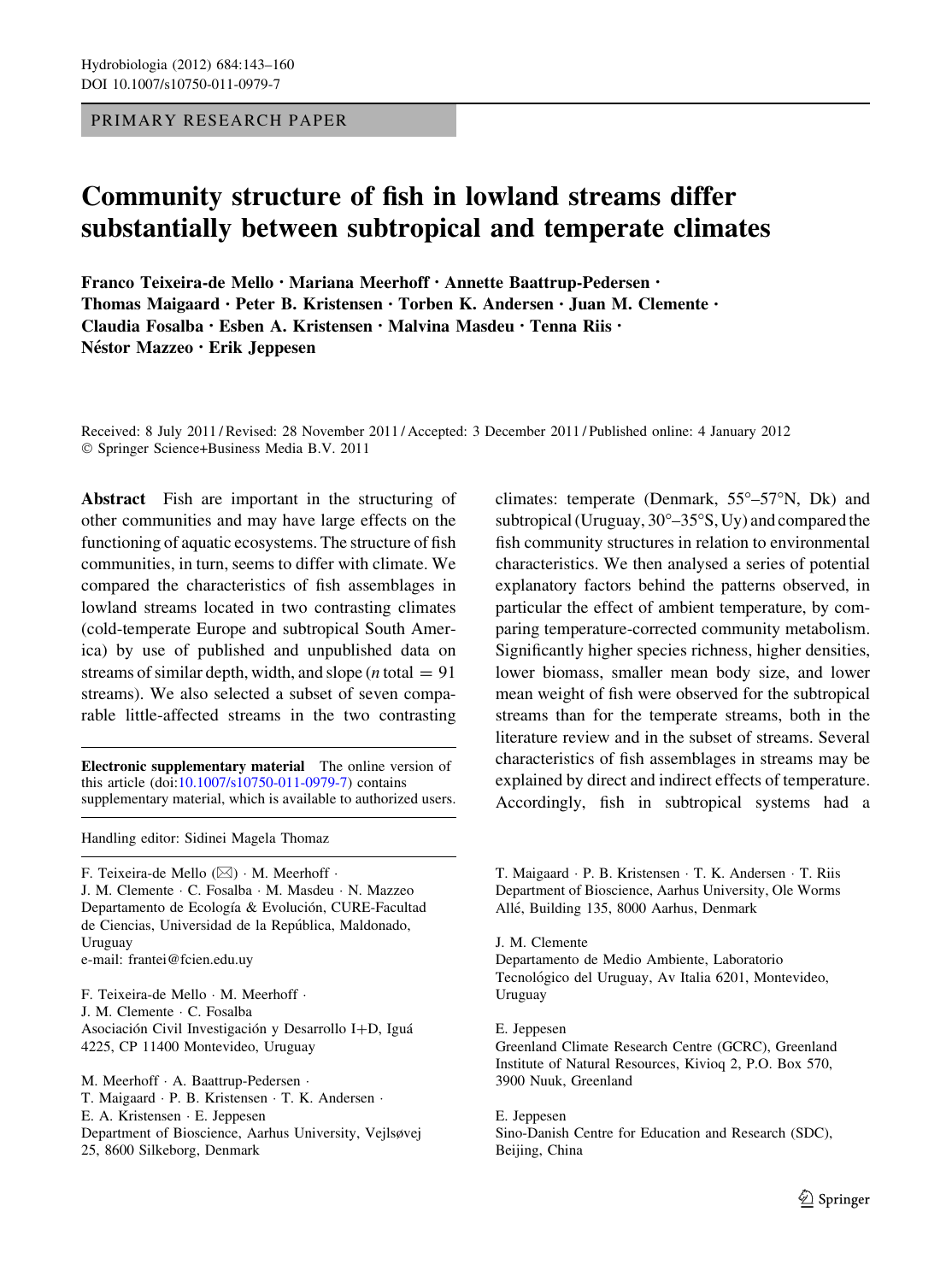temperature-corrected community metabolism  $I m^{-2}$ equal to that of fish in temperate systems, indicating that temperature, besides historical factors, is an important driver of different size structures. Our findings concur with differences previously found in littoral areas of shallow lakes, suggesting that these patterns are not restricted to running waters. Our results elucidate how fish community structure might be affected by increases in temperature triggered by climate warming.

Keywords Size structure - Climate change - Subtropical streams - Temperate streams - Metabolic theory of ecology - Community metabolism

## Introduction

The importance of fish in the functioning of freshwater systems, not least streams, is highly dependent on their community structure, particularly body size, density, and biomass, and predominant feeding modes (Pringle & Hamazaki, [1998](#page-17-0); Meissner & Muotka, [2006\)](#page-17-0). The community structure of fish is shaped and maintained by several factors acting as filters on multiple scales (Tonn, [1990;](#page-17-0) Oberdorff et al., [1995](#page-17-0); Allen et al., [2006](#page-15-0); Daufresne et al., [2009;](#page-16-0) Jeppesen et al., [2010\)](#page-16-0) and thus depends on historical (evolutionary and geological contexts), regional (e.g. biogeographical patterns), and local (e.g. area and habitat diversity, potential for winterkills, flooding) factors. These filters might affect the size distribution of fish, by affecting the number, identity, and relative abundance of species (Tonn, [1990;](#page-17-0) Griffiths, [2011\)](#page-16-0). In turn, body size is related to competitive and survival ability, diet range, and growth rates (Wootton, [1990\)](#page-17-0). Communities characterized by small-bodied individuals typically have higher population densities than those dominated by larger individuals (Randall et al., [1995;](#page-17-0) Schmid et al., [2000\)](#page-17-0). Individual metabolic rates vary directly with body size, whereas mass-specific metabolic rates decrease with increasing body mass (McNab, [1999](#page-16-0)). Therefore, it is expected that, for similar total biomass, small-bodied communities would have higher community or global metabolic and excretion rates than larger-bodied communities.

Temperature, on the other hand, affects several processes, from specific metabolic rates to life-history traits, and from nutrient cycling to system productivity (Allan, [1995](#page-15-0)). Higher temperatures lead to an increase in individual energy demand (Gillooly et al., [2001](#page-16-0); Brown et al., [2004\)](#page-15-0), nutritional needs, and physical activity (e.g. higher swimming rates, Ohlberger et al., [2007\)](#page-17-0) and enhanced metabolic and excretion rates, with a 1.5 to 2.5-fold increase for every  $10^{\circ}$ C temperature rise (Vanni, [2002\)](#page-17-0). The size reduction of ectotherms caused by higher temperatures has been attributed to the socalled temperature-size rule, i.e. individuals mature at smaller sizes because of different temperature dependencies of catabolic and anabolic processes (Atkinson, [1994\)](#page-15-0). Increasing temperatures benefit small individuals (Daufresne et al., [2009\)](#page-16-0), further affecting ecosystem metabolism in warm environments. In autotrophic and heterotrophic protists from a variety of aquatic habitats (including amoebae, ciliates, diatoms, dinoflagellates, and flagellates) Atkinson et al. [\(2003](#page-15-0)) found a cell-size reduction of 2.5% of the volume observed at  $15^{\circ}$ C for each 1C temperature increase. Some freshwater invertebrates also tend to decrease in size with decreasing latitude (e.g. cladocerans, Gillooly & Dodson, [2000\)](#page-16-0) and increasing temperatures; this was further exper-imentally corroborated by McKee et al. ([2002\)](#page-16-0), who showed that the maximum adult body size of cladocerans decreased with increasing temperature. Jeppesen et al. ([2010\)](#page-16-0) demonstrated a systematic increase in the proportion of small individuals  $(<10$  cm perch, *Perca fluviatilis*) from northern to southern Swedish lakes  $(55-56°N)$  to  $64-68°N$ , and Daufresne & Boët  $(2007)$  $(2007)$  found that increasing temperatures in French rivers during the last 25 years had induced a reduction in the mean body size of fish and an increase in the abundance and richness of southern species.

These effects of temperature on the size structure of the fish community could also affect (directly or indirectly) the density of individuals (Randall et al., [1995;](#page-17-0) Blackburn et al., [1999;](#page-15-0) Brown et al., [2007](#page-15-0)). Thus, temperature-driven changes in size structure at the community level will have major implications for ecosystem functioning. However, these patterns are not yet widely supported by empirical evidence, not least in lowland streams.

The objectives of our study were to elucidate fish community structure in lowland streams of different climatic zones, in particular temperate and subtropical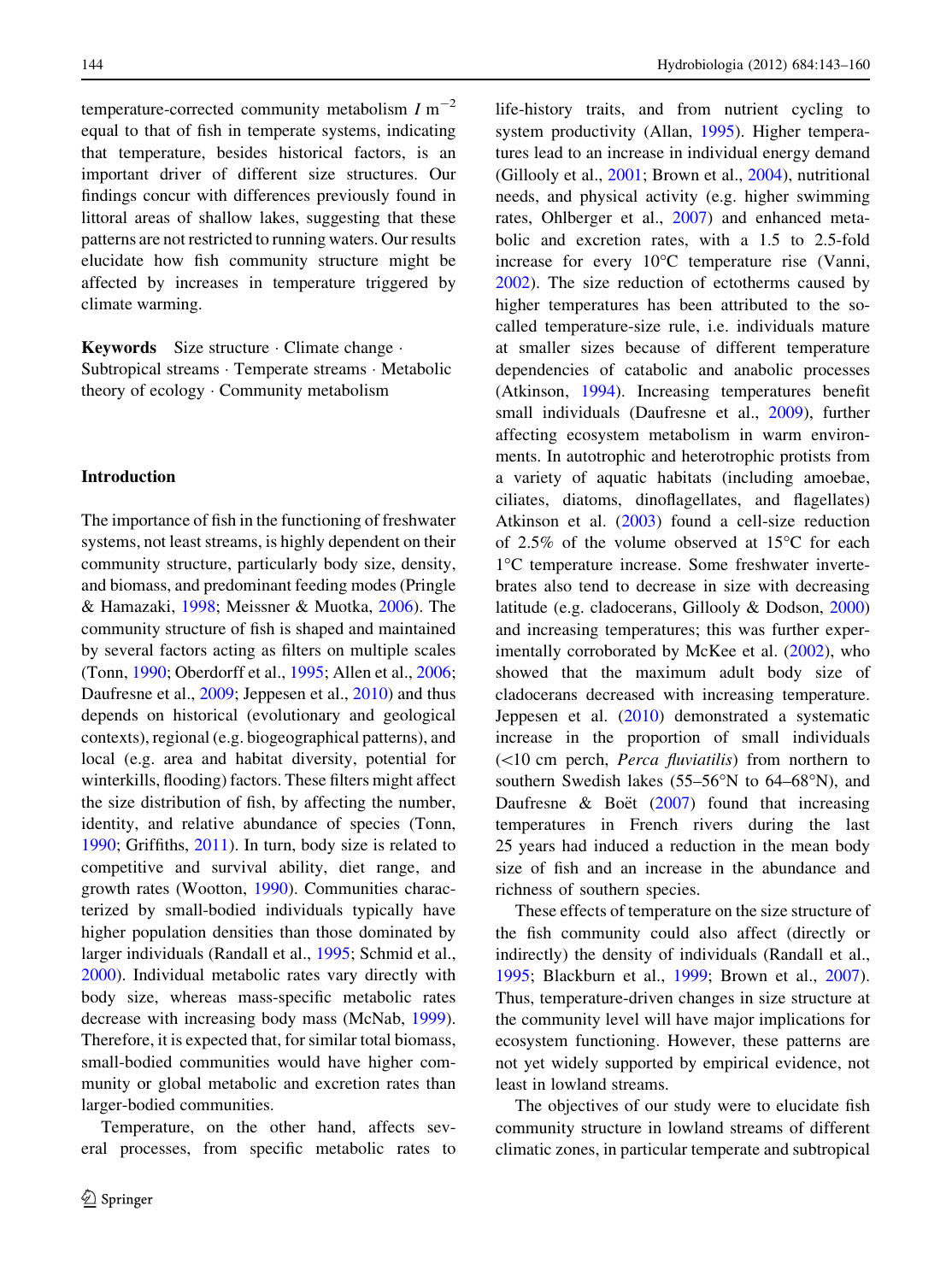<span id="page-2-0"></span>areas, and to identify the potential mechanisms behind the observed patterns. For this purpose, we:

- 1. identified general patterns of fish community structure in terms of richness, abundance and body-size structure by reviewing published data;
- 2. analysed in detail the structure of the fish assemblage in a subset of 14 lowland streams from temperate (Denmark) and subtropical (Uruguay) climates; and
- 3. evaluated, in this subset of data, one of the possible mechanisms behind the occurring patterns, namely the effect of temperature on community metabolism.

We expected to find a contrasting fish community structure in the two contrasting climates, in particular a smaller size structure under warmer conditions.

# Materials and methods

## Bibliographic survey

To evaluate the generality of the structure of the fish assemblage in lowland streams in contrasting climates, we performed a bibliographic survey of published data on fish community structure in similar (in terms of mean depth and width, and low slopes) lowland streams in subtropical South America  $(n = 32)$  and cold temperate Europe  $(n = 30)$ . We used the Google Scholar search engine with the key words ''lowlands streams'', ''fish abundance'', ''fish biomass'', and ''fish species richness'', and included all countries from subtropical South America and cold temperate Europe. We also included our own unpublished data (Uy  $n = 13$  and Dk  $n = 16$ ). Stream characteristics were not significantly different between regions; mean width was 3.4 vs. 3.3 m (Ttest  $t = 1.83$ ,  $P = 0.07$ ) and depth was 36 vs. 28 cm (T-test  $t = 0.29$ ,  $P = 0.770$ ) for temperate and subtropical streams, respectively (Tables 1, [2](#page-4-0)).

Design and sampling methodology for subset streams from Uruguay and Denmark

We selected a set of seven lowland streams varying in catchment area and riparian forest cover in Uruguay (hereafter Uy,  $30^{\circ} - 35^{\circ}$ S) and Denmark (hereafter Dk,  $55^{\circ}$ – $57^{\circ}$ N). The streams were chosen to be as similar as possible within each country on the basis of the

Table 1 Published characteristics of fish communities from similar (in terms of mean depth and width, and low slopes) lowland streams in cold temperate Europe ( $n = 30$  streams), and data from our own unpublished database (Dk  $n = 16$  streams)

| Zone    | Fish community      |                 |        | Stream characteristics |           | Refs.      |                        |
|---------|---------------------|-----------------|--------|------------------------|-----------|------------|------------------------|
|         | Den (ind $m^{-2}$ ) | $BM (g m^{-2})$ | BM/Den | S                      | Width (m) | Depth (cm) |                        |
| Poland  | 3.30                | 13.5            | 4.1    | 3                      | 1.1       | 95         | Penczak (1981)         |
| Poland  | 3.30                | 14.2            | 4.3    | 8                      | 2.5       | 20         | Penczak (1981)         |
| Poland  | 1.90                | 13.2            | 6.9    | 4                      | 2.3       | 32         | Penczak (1981)         |
| Poland  | 9.30                | 20.9            | 2.2    | 5                      | 2.3       | 29         | Penczak (1981)         |
| Poland  | 0.66                | 1.9             | 2.9    | 8                      | 6.1       | 32         | Penczak (1981)         |
| Poland  | 4.60                | 7.5             | 1.6    | 5                      | 1.5       | 26         | Penczak (1981)         |
| Poland  | 0.62                | 5.3             | 8.5    | 5                      | 3.5       | 30         | Penczak (1981)         |
| Poland  | 4.60                | 3.5             | 0.8    | 6                      | 4         | 70         | Penczak (1981)         |
| Poland  | 0.64                | 20.4            | 31.9   | 5                      | 5         | 35         | Penczak (1981)         |
| Poland  | 3.90                | 11.12           | 2.9    |                        | 3         |            | Mahon & Balon (1985)   |
| Poland  | 1.70                | 24.1            | 14.2   |                        | 3.5       |            | Mahon & Balon $(1985)$ |
| Poland  | 5.00                | 30.7            | 6.1    |                        | 2.9       |            | Mahon & Balon $(1985)$ |
| Poland  | 2.37                | 5               | 2.1    |                        | 3.3       |            | Mahon & Balon $(1985)$ |
| Denmark |                     | 14.5            |        |                        |           |            | Mortensen (1977)       |
| Denmark | 2.32                | 15.3            | 6.6    |                        |           |            | Mortensen (1977)       |
| Denmark |                     | 8.6             |        |                        |           |            | Mortensen (1977)       |
| Denmark |                     | 7.2             |        |                        |           |            | Mortensen (1977)       |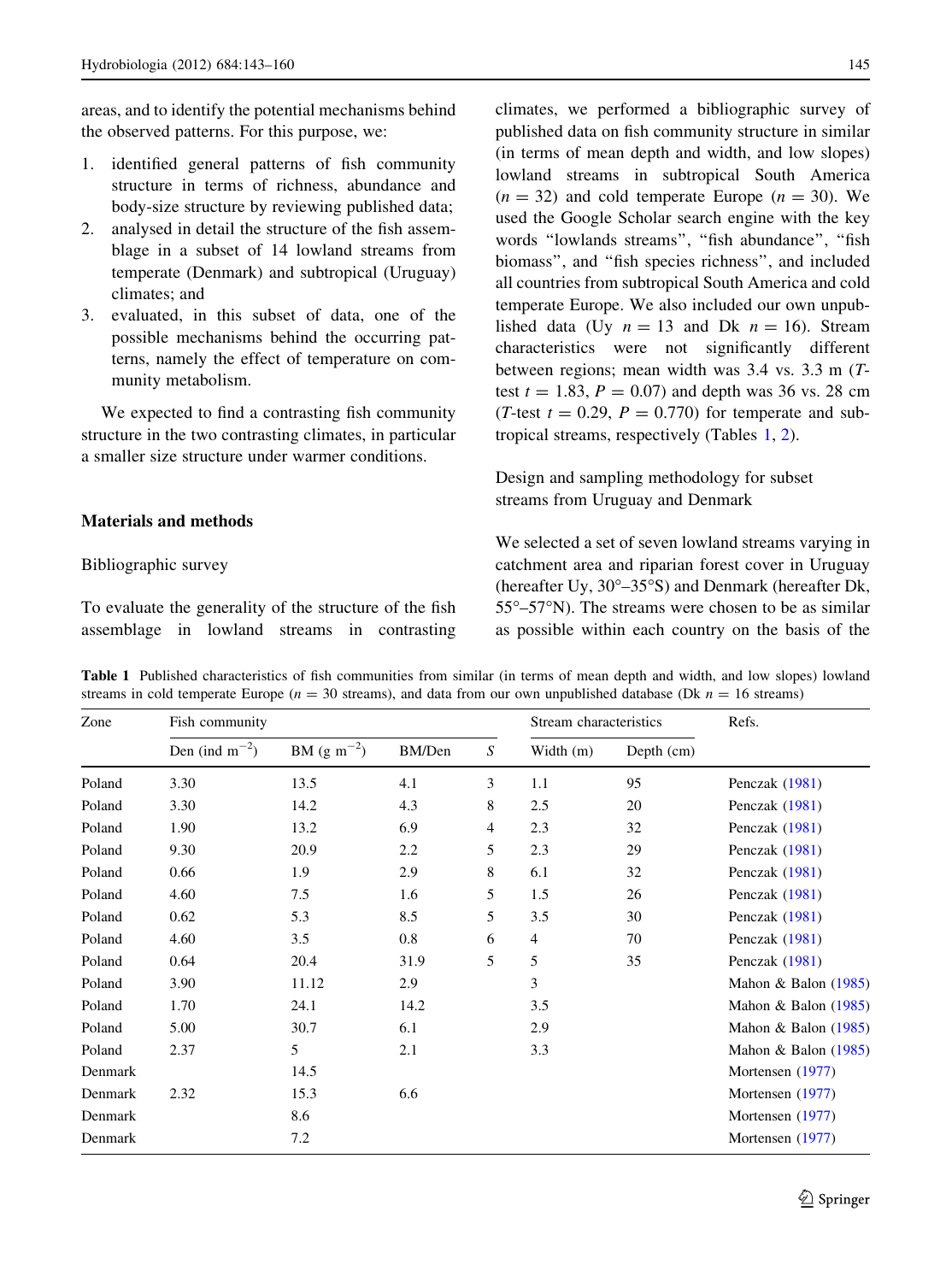| Zone             | Fish community      |                 |              |                          | Stream characteristics |            | Refs.                            |  |
|------------------|---------------------|-----------------|--------------|--------------------------|------------------------|------------|----------------------------------|--|
|                  | Den (ind $m^{-2}$ ) | BM $(g m^{-2})$ | BM/Den       | $\boldsymbol{S}$         | Width (m)              | Depth (cm) |                                  |  |
| Denmark          | 1.24                |                 |              | $\mathfrak{Z}$           | $\mathbf{1}$           |            | Diepernik (2003)                 |  |
| Denmark          | 0.76                |                 |              | 3                        | 1.3                    |            | Diepernik (2003)                 |  |
| Denmark          | 1.06                |                 |              | $\sqrt{2}$               | $\mathbf{1}$           |            | Diepernik (2003)                 |  |
| Denmark          | 0.30                |                 |              | $\mathbf{2}$             | 1.8                    |            | Diepernik (2003)                 |  |
| Denmark          | 0.20                |                 |              | 5                        | $\overline{c}$         |            | Diepernik (2003)                 |  |
| Denmark          | 0.03                |                 |              | 3                        | $\sqrt{2}$             |            | Diepernik (2003)                 |  |
| Denmark          | 0.23                |                 |              | $\overline{4}$           | $\sqrt{2}$             |            | Diepernik (2003)                 |  |
| Denmark          | 0.16                |                 |              | 5                        | 3                      |            | Diepernik (2003)                 |  |
| Denmark          | 2.20                |                 |              | $\sqrt{2}$               | $\overline{c}$         |            | Diepernik (2003)                 |  |
| Denmark          | 3.34                |                 |              | $\sqrt{5}$               | 3.3                    |            | Diepernik (2003)                 |  |
| Denmark          | 1.04                |                 |              | $\overline{4}$           | 3                      |            | Diepernik (2003)                 |  |
| Denmark          | 0.54                |                 |              | 3                        | 3                      |            | Diepernik (2003)                 |  |
| Denmark          | 0.65                |                 |              | 3                        | 2.75                   |            | Diepernik (2003)                 |  |
| Denmark          | 0.10                |                 |              | 3                        | 4.53                   | 41         | Teixeira-de Mello (unpubl. data) |  |
| Denmark          | 0.09                |                 |              | $\overline{\mathcal{A}}$ | 4.07                   | 37         | Teixeira-de Mello (unpubl. data) |  |
| Denmark          | 0.64                |                 |              | 3                        | 2.75                   | 26         | Teixeira-de Mello (unpubl. data) |  |
| Denmark          | 0.42                |                 |              | 3                        | 3.77                   | 28         | Teixeira-de Mello (unpubl. data) |  |
| Denmark          | 0.55                |                 |              | $\mathfrak s$            | 3.40                   | 12         | Teixeira-de Mello (unpubl. data) |  |
| Denmark          | 0.18                |                 |              | $\overline{c}$           | 3.47                   | 12         | Teixeira-de Mello (unpubl. data) |  |
| Denmark          | 0.54                |                 |              | 7                        | 4.38                   | 35         | Teixeira-de Mello (unpubl. data) |  |
| Denmark          | 0.36                |                 |              | 5                        | 4.50                   | 36         | Teixeira-de Mello (unpubl. data) |  |
| Denmark          | 1.98                |                 |              | $\mathbf{1}$             | 4.25                   | 46         | Teixeira-de Mello (unpubl. data) |  |
| Denmark          | 0.84                |                 |              | $\mathbf{1}$             | 4.89                   | 56         | Teixeira-de Mello (unpubl. data) |  |
| Denmark          | 0.34                |                 |              | 3                        | 7.62                   | 35         | Teixeira-de Mello (unpubl. data) |  |
| Denmark          | 0.26                |                 |              | $\overline{4}$           | 8.67                   | 28         | Teixeira-de Mello (unpubl. data) |  |
| Denmark          | 0.13                |                 |              | 4                        | 5.13                   | 27         | Teixeira-de Mello (unpubl. data) |  |
| Denmark          | 0.19                |                 |              | $\sqrt{2}$               | 3.74                   | 19         | Teixeira-de Mello (unpubl. data) |  |
| Denmark          | 0.57                |                 |              | $\boldsymbol{7}$         | 4.35                   | 41         | Teixeira-de Mello (unpubl. data) |  |
| Denmark          | 0.30                |                 |              | 6                        | 3.40                   | 38         | Teixeira-de Mello (unpubl. data) |  |
| Range            | $0.03 - 9.3$        | $1.9 - 30.7$    | $0.8 - 31.9$ | $1.0 - 8$                | $1.0 - 8.7$            | $12 - 95$  |                                  |  |
| Mean             | 1.5                 | 12.8            | 6.8          | 4.0                      | 3.4                    | 35.5       |                                  |  |
| SE               | 0.3                 | 1.9             | 2.2          | 0.3                      | 0.2                    | 3.5        |                                  |  |
| $\boldsymbol{n}$ | 43                  | 17              | 13           | 38                       | 42                     | 25         |                                  |  |

Table 1 continued

Den density, BM biomass, S taxonomic richness

concentrations of nutrients (total phosphorus, TP, and total nitrogen, TN) and other physicochemical characteristics, and as similar as possible with regard to TP (low concentrations), slope, water depth, and width (Table [3](#page-6-0)). All streams contained native fish communities only.

We included streams with three different riparian forest densities in the reach, because of the known importance of incoming light to primary and secondary productivity on a local scale (Walter et al., [1995](#page-17-0)). We thus selected streams with a similar proportion of forest in the sampled reach:

– unforested or negligible forest density (Uy: Can˜ ada Honda 31°32'55"S 56°24'04"W, Sopas 31°33'15"S 56°24'52"W and Sauce 31°55'56"S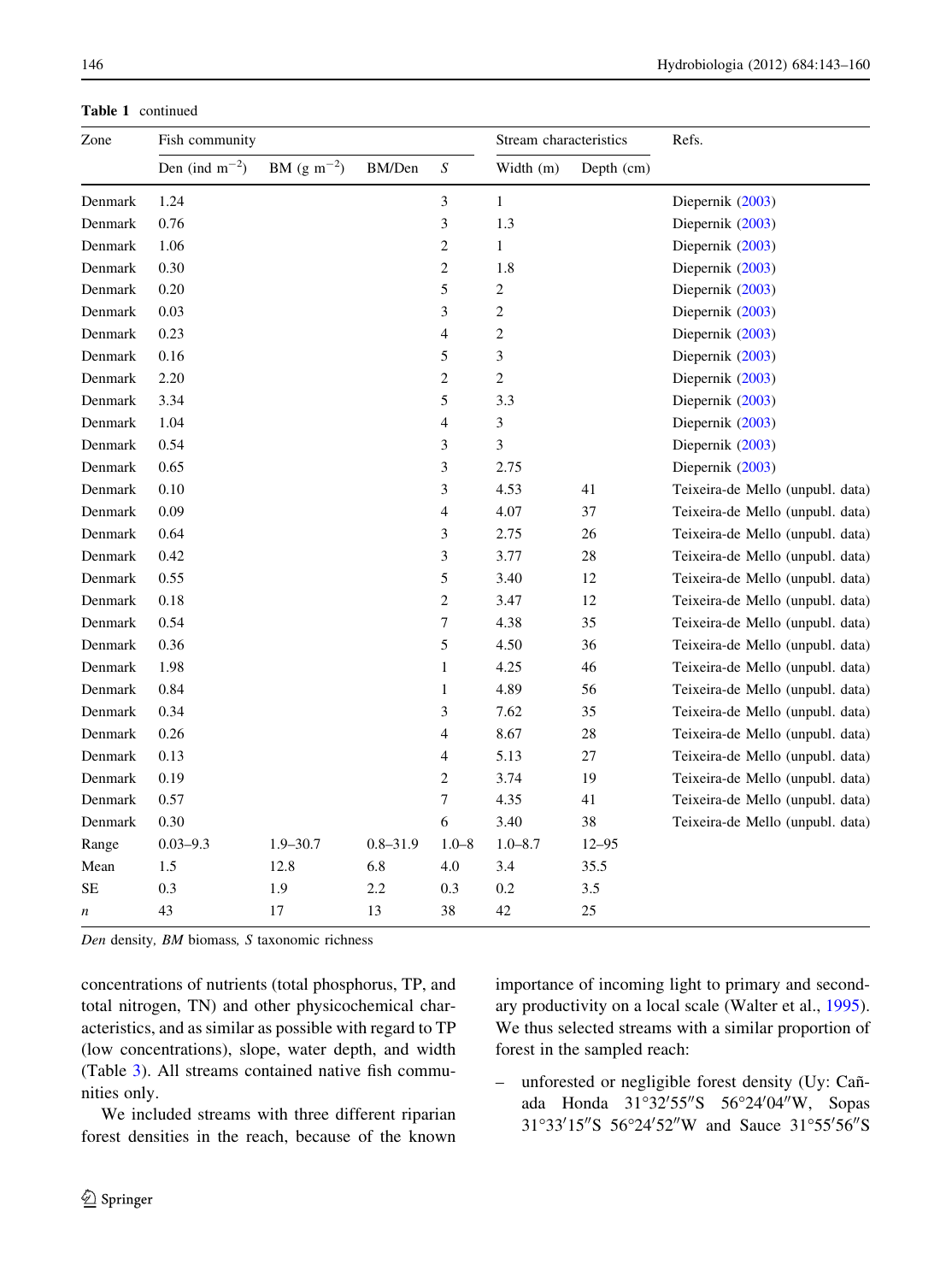<span id="page-4-0"></span>Table 2 Published characteristics of fish communities from similar (in terms of mean depth and width, and low slopes) lowland streams in subtropical South America ( $n = 32$  streams), and data from our own unpublished database (Uy,  $n = 13$  streams)

| Zone                      | Fish community                       |                    |        |                | Stream characteristics |                  | Refs.                                        |
|---------------------------|--------------------------------------|--------------------|--------|----------------|------------------------|------------------|----------------------------------------------|
|                           | Den<br>$\text{(ind } m^{-2}\text{)}$ | BM<br>$(g m^{-2})$ | BM/Den | S              | Width<br>(m)           | Depth<br>(cm)    |                                              |
| Santa Catarina, Brazil    | 1.80                                 | 2.12               | 1.2    | $\overline{4}$ |                        | 15.2             | Mazzoni & Lobón-Cerviá (2000)                |
| Santa Catarina, Brazil    | 2.80                                 | 7.71               | 2.8    | 14             |                        | 9.7              | Mazzoni & Lobón-Cerviá (2000)                |
| Santa Catarina, Brazil    | 5.00                                 | 16.54              | 3.3    | 14             |                        | 13.8             | Mazzoni & Lobón-Cerviá (2000)                |
| Santa Catarina, Brazil    | 1.50                                 | 5.02               | 3.3    | 13             |                        | 18.7             | Mazzoni & Lobón-Cerviá (2000)                |
| Santa Catarina, Brazil    | 2.50                                 | 15.12              | 6.0    | 11             |                        | 17.7             | Mazzoni & Lobón-Cerviá (2000)                |
| Santa Catarina, Brazil    | 2.40                                 | 7.84               | 3.3    | 14             |                        | 16.9             | Mazzoni & Lobón-Cerviá (2000)                |
| Santa Catarina, Brazil    | 6.20                                 | 3.74               | 0.6    | 12             |                        | 20.1             | Mazzoni & Lobón-Cerviá (2000)                |
| Santa Catarina, Brazil    | 5.70                                 | 11.81              | 2.1    | 16             |                        | 8                | Mazzoni & Lobón-Cerviá (2000)                |
| Santa Catarina, Brazil    | 7.00                                 | 12.34              | 1.8    | 15             |                        | 16.9             | Mazzoni & Lobón-Cerviá (2000)                |
| Parana, Brazil            | 0.57                                 | 3.3                | 5.8    | 14             | 2.18                   | 43               | Agostinho & Penczak (1995)                   |
| Parana, Brazil            | 1.00                                 | 8.47               | 8.5    | 10             | 2.44                   | 34               | Agostinho & Penczak (1995)                   |
| Parana, Brazil            | 2.08                                 | 15.3               | 7.4    | 9              | 1.86                   | 41               | Agostinho & Penczak (1995)                   |
| Parana, Brazil            | 0.67                                 | 8.33               | 12.4   | 7              | 2.62                   | 35               | Agostinho & Penczak (1995)                   |
| Parana, Brazil            | 0.08                                 | 0.75               | 9.4    | 5              | 2.43                   | 18               | Agostinho & Penczak (1995)                   |
| Parana, Brazil            | 0.50                                 | 2.08               | 4.2    | 5              | 1.77                   | 24               | Agostinho & Penczak (1995)                   |
| Parana, Brazil            | 2.17                                 | 2.9                | 1.3    | 10             | 2.1                    | 36               | Agostinho & Penczak (1995)                   |
| Parana, Brazil            | 1.25                                 | 4.6                | 3.7    | 13             | 3.62                   | 21               | Agostinho & Penczak (1995)                   |
| Parana, Brazil            | 0.65                                 | 2.08               | 3.2    | 10             | 3.57                   | 29               | Agostinho & Penczak (1995)                   |
| Parana, Brazil            | 0.84                                 | 3.03               | 3.6    | 8              | 3.27                   | 19               | Agostinho & Penczak (1995)                   |
| Parana, Brazil            | 0.88                                 | 2.1                | 2.4    | 7              | 2.35                   | 12               | Agostinho & Penczak (1995)                   |
| North-Parana, Brazil      | 19.44                                | 7.09               | 0.4    | 8              | 1.44                   | 18.75            | da Silva Abes & Agostinho (2001)             |
| North-Parana, Brazil      | 20.78                                | 16.29              | 0.8    | 20             | 2.15                   | 28.5             | da Silva Abes & Agostinho (2001)             |
| North-Parana, Brazil      | 7.96                                 | 11.96              | 1.5    | 30             | 4.28                   | 26.5             | da Silva Abes & Agostinho (2001)             |
| Buenos Aires, Argentine   |                                      |                    | 1.4    | 39             | 7                      | 100              | Almirón et al. (2001)                        |
| Buenos Aires, Argentine   |                                      |                    | 2.8    | 20             |                        | 65               | Fernandez et al. (2008)                      |
| Buenos Aires, Argentine   |                                      |                    | 1.6    | 17             |                        | 32               | Fernandez et al. (2008)                      |
| São Paulo, Brazil         | 1.50                                 |                    | 8.9    | 6              | 2.05                   | 43               | Ferreira (2007)                              |
| São Paulo, Brazil         | 0.57                                 |                    | 3.1    | 6              | 1.7                    | 39               | Ferreira (2007)                              |
| São Paulo, Brazil         | 0.31                                 |                    | 2.8    | 12             | 3.4                    | 28               | Ferreira (2007)                              |
| Santa Catarina, Brazil    | 0.30                                 |                    |        | 16             |                        |                  | Eichbaum-Esteves &<br>Lobón-Cerviá (2001)    |
| Santa Catarina, Brazil    | 0.15                                 |                    |        | 10             |                        |                  | Eichbaum-Esteves $\&$<br>Lobón-Cerviá (2001) |
| Santa Catarina, Brazil    | 0.19                                 |                    |        | 15             |                        |                  | Eichbaum-Esteves &<br>Lobón-Cerviá (2001)    |
| Uruguay (all the country) | 1.11                                 |                    |        | 17             | 6.93                   | 39               | Teixeira-de Mello (unpubl. data)             |
| Uruguay (all the country) | 1.83                                 |                    |        | 15             | 6.28                   | 21               | Teixeira-de Mello (unpubl. data)             |
| Uruguay (all the country) | 1.85                                 |                    |        | 12             | 8.23                   | 20               | Teixeira-de Mello (unpubl. data)             |
| Uruguay (all the country) | 3.19                                 |                    |        | 19             | 7.97                   | 26               | Teixeira-de Mello (unpubl. data)             |
| Uruguay (all the country) | 3.02                                 |                    |        | 32             | 2.78                   | 13               | Teixeira-de Mello (unpubl. data)             |
| Uruguay (all the country) | 1.98                                 |                    |        | 26             | 3.78                   | $\boldsymbol{9}$ | Teixeira-de Mello (unpubl. data)             |
| Uruguay (all the country) | 6.13                                 |                    |        | 14             | 3.52                   | 46               | Teixeira-de Mello (unpubl. data)             |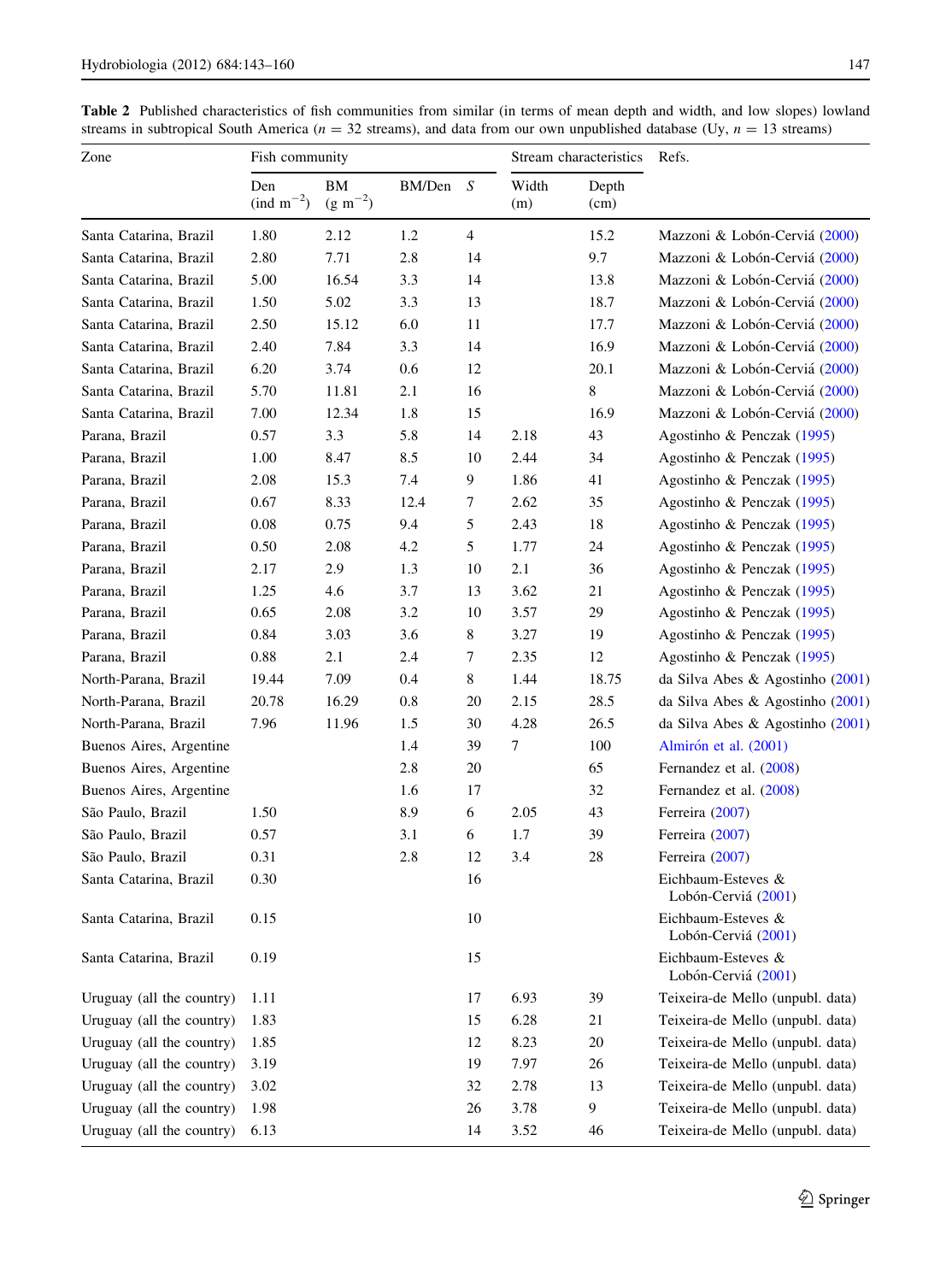Table 2 continued

| Zone                      | Fish community                       |                           |              |          | Stream characteristics |               | Refs.                            |  |
|---------------------------|--------------------------------------|---------------------------|--------------|----------|------------------------|---------------|----------------------------------|--|
|                           | Den<br>$\text{(ind } m^{-2}\text{)}$ | <b>BM</b><br>$(g m^{-2})$ | BM/Den       | - S      | Width<br>(m)           | Depth<br>(cm) |                                  |  |
| Uruguay (all the country) | 2.04                                 |                           |              | 14       | 3.10                   | 39            | Teixeira-de Mello (unpubl. data) |  |
| Uruguay (all the country) | 2.72                                 |                           |              | 23       | 2.10                   | 15            | Teixeira-de Mello (unpubl. data) |  |
| Uruguay (all the country) | 2.35                                 |                           |              | 21       | 1.43                   | 27            | Teixeira-de Mello (unpubl. data) |  |
| Uruguay (all the country) | 2.29                                 |                           |              | 20       | 1.24                   | 24            | Teixeira-de Mello (unpubl. data) |  |
| Uruguay (all the country) | 2.90                                 |                           |              | 21       | 1.57                   | 23            | Teixeira-de Mello (unpubl. data) |  |
| Uruguay (all the country) | 2.88                                 |                           |              | 14       | 1.85                   | 30            | Teixeira-de Mello (unpubl. data) |  |
| Range                     | $0.08 - 20.8$                        | $0.75 - 16.5$             | $0.4 - 12.4$ | $4 - 39$ | $1.2 - 8.2$            | $8 - 100$     |                                  |  |
| Mean                      | 3.1                                  | 7.4                       | 3.8          | 14.6     | 3.3                    | 27.7          |                                  |  |
| SE.                       | 0.7                                  | 0.8                       | 0.5          | 1.1      | 0.3                    | 2.5           |                                  |  |
| N                         | 42                                   | 23                        | 29           | 45       | 31                     | 42            |                                  |  |

Den, density; BM, biomass; S, taxonomic richness

55°49′52″W; Dk: Gryde 56°20′20″N 08°31′38″E and Åkær 52°29′56″N 09°19′47″E);

- medium forest density (i.e. forest only along one bank or along both banks but with low density; Uy: California 31°35'51"S 56°16'48"W and Cañada del Paso 31°38'37"S 56°17'52"W; Dk: Gudenå 55°53'18"N 09°25'37"E and Lindenborg 56°49' 58"N 09°48'55"E); and
- high forest density along both banks (Uy: Carpintería 31°48'09"S 55°12'56"W and Tacuarembó Chico 31°48'09"S 55°12'56"W; Dk: Karstoft 55°57'16"N 08°51'59"E, Lyngbygaard 56°09'53"N 10°01'38"E and Borre 56°18′37″N 09°41′15″E).

This selection enabled better representation of the different stream types in the two climate regions.

To minimise potential differences related to the time of fish hatching, sampling campaigns were conducted during the same period of the summer and by the same team in the two countries (i.e. one sampling campaign in early to late February in Uruguay and in late July– early August in Denmark, 2007). The two-day sampling campaigns were conducted consecutively in all streams. For each stream, we selected a 100-m reach and undertook a comprehensive analysis of morphological, physicochemical, and biological characteristics. At 25, 50, and 75 m along the reach we measured physicochemical properties (pH, dissolved oxygen, temperature) using field sensors and took integrated water samples to measure TP, soluble reactive phosphorus (P-PO<sub>4</sub>), TN, nitrate (N-NO<sub>3</sub>), ammonium  $(N-NH_4)$ , and silicate  $(Si<sub>2</sub>O<sub>4</sub>)$  according to the standards of Valderrama [\(1981](#page-17-0)) and the APHA [\(1985](#page-15-0)). To measure discharge we followed the velocity–area method (Gordon et al., [1992\)](#page-16-0), measuring water depth and water velocity at a minimum of two depth points (using a 5-cm diameter propeller) and for every 20 cm along a shore-to-shore transect.

We followed the Danish NOVANA programme (National Monitoring and Assessment Programme for the Aquatic and Terrestrial Environment, Friberg et al., [2005](#page-16-0); Svendsen & Norup, [2005](#page-17-0)) to determine morphometric and physical characteristics of the reach. Water depth, substrate type, and relative cover and plant cover (Pedersen & Baattrup-Pedersen, [2003\)](#page-17-0) recordings were made for plots ( $25 \times 25$  cm) placed side by side along 10 cross-sectional transects.

On the second sampling day, allowing fish assemblages to recover after the initial disturbance, we sampled fishes along the 100-m reach after closing the upstream and downstream sections with 3 mm knot-toknot stop nets. We conducted continuous multiple-pass electrofishing and recorded total fresh weight of each fish species in each stream, and all individuals were identified to species level and measured (standard length, SL). Trophic groups were assigned in accordance with Teixeira-de Mello et al. [\(2009](#page-17-0)) and Masdeu et al. (manuscript in preparation). Fish abundance was estimated by use of the two-catch or multiple catch method (Seber & Le Cren, [1967](#page-17-0)). In all streams we made two passes; in the few cases where the second pass provided more than half of the fish collected during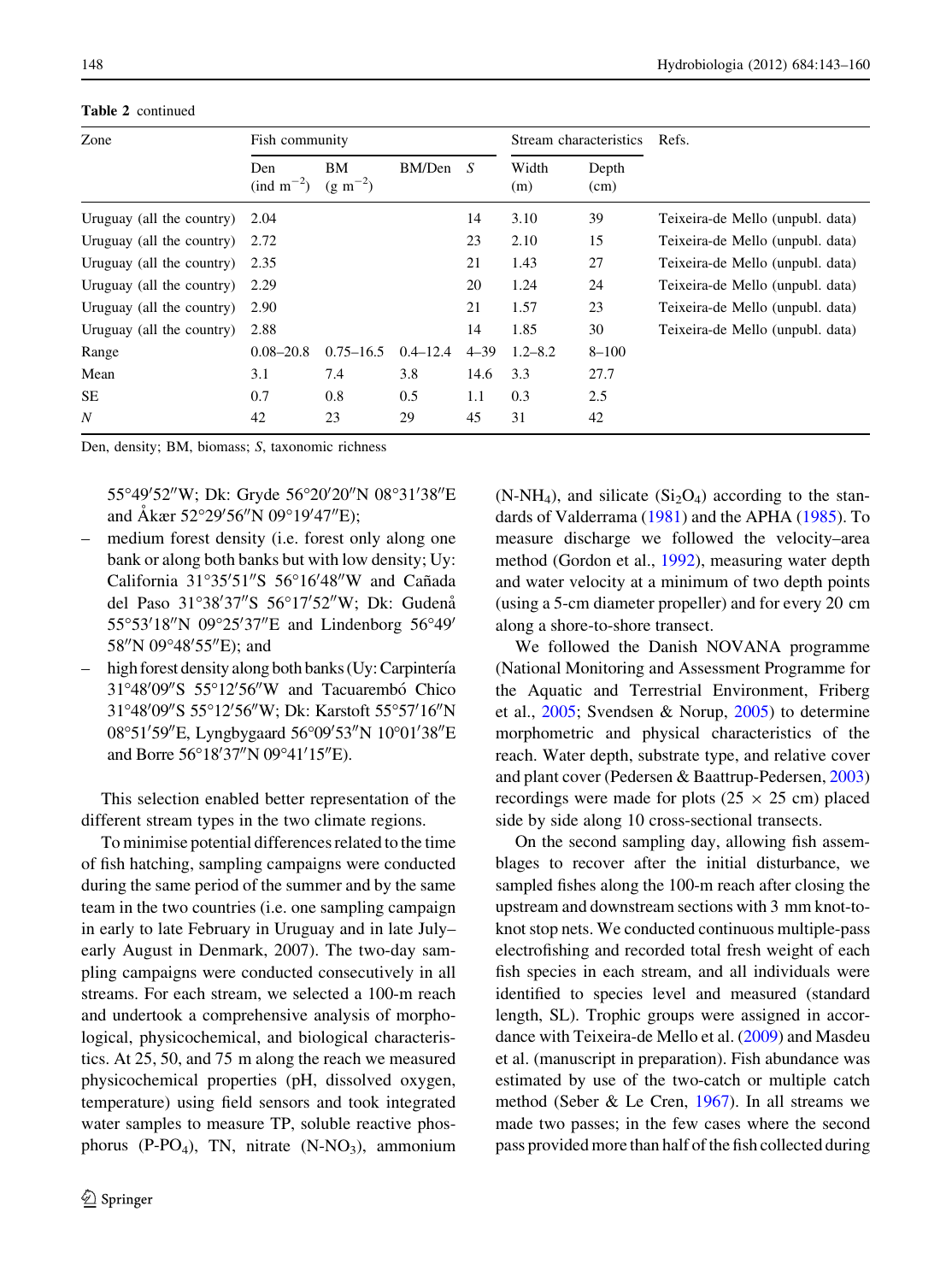<span id="page-6-0"></span>Table 3 Main characteristics of the seven streams in the temperate (Denmark) and subtropical (Uruguay) regions

|                                               | Temperate         | Subtropical      |
|-----------------------------------------------|-------------------|------------------|
| Catchment area $(km^2)$                       | $70.9 \pm 20.2$   | $81.4 \pm 23.4$  |
| Stream characteristics                        |                   |                  |
| Stream order                                  | $3 \pm 0.22$      | $4.3 \pm 0.28$   |
| Average depth (cm)                            | $43.2 \pm 5.7$    | $42.0 \pm 5.7$   |
| Average width (m)                             | $6.3 \pm 0.7$     | $8.4 \pm 1.0$    |
| Discharge $(1 s^{-1})$                        | $706.0 \pm 254.2$ | $84.8 \pm 65.8$  |
| Distance to source (km)                       | $13.9 \pm 3.0$    | $17.9 \pm 4.6$   |
| Altitude (m a.s.l.)                           | $20.5 \pm 7.1$    | $165.0 \pm 12.7$ |
| Stream slope (m $km^{-1}$ )                   | $3.4 \pm 1.6$     | $1.6 \pm 0.4$    |
| Sediment type                                 |                   |                  |
| Sand%                                         | $45.3 \pm 6.9$    | $28.8 \pm 13.1$  |
| Gravel%                                       | $18.5 \pm 4.9$    | $9.2 \pm 2.8$    |
| Stone%                                        | $10.4 \pm 3.6$    | $48.8 \pm 14.9$  |
| Mud%                                          | $14.9 \pm 7.2$    | $3.5 \pm 1.5$    |
| Debris $%$                                    | $5.6 \pm 1.7$     | $4.4 \pm 1.7$    |
| $Clay\%$                                      | $4.5 \pm 4.2$     | $3.6 \pm 2.9$    |
| Physicochemical                               |                   |                  |
| TP $(\mu g 1^{-1})$                           | $74.3 \pm 10.5$   | $64.8 \pm 15.8$  |
| P-PO <sub>4</sub> ( $\mu$ g 1 <sup>-1</sup> ) | $17.0 \pm 3.6$    | $10.2 \pm 5.7$   |
| TN $(\mu g \ 1^{-1})$                         | $3857 \pm 644$    | $276 \pm 58.9$   |
| N-NO <sub>3</sub> ( $\mu$ g 1 <sup>-1</sup> ) | $3016 \pm 577$    | $42.4 \pm 25.0$  |
| N-NH <sub>4</sub> ( $\mu$ g 1 <sup>-1</sup> ) | $80.2 \pm 37.3$   | $9.9 \pm 1.5$    |
| $Si2O4$ (mg $1^{-1}$ )                        | $5.0 \pm 0.8$     | $27.0 \pm 5.1$   |
| pH                                            | $7.8 \pm 0.1$     | $8.0 \pm 0.1$    |
| $DO2$ saturation (%)                          | $96.2 \pm 4.1$    | $80.7 \pm 9.3$   |
| Temperature (°C)                              | $14.0 \pm 0.6$    | $24.5 \pm 0.9$   |
| Primary producers                             |                   |                  |
| Macrophyte cover (%)                          | $36.0 \pm 9.9$    | $27.0 \pm 11.1$  |

Data are mean  $\pm$  standard error. Sampling methods are described in the text

the first pass, a third pass was performed (one stream in Uy and two in Dk). Abundance was calculated in accordance with Seber & Le Cren [\(1967](#page-17-0)) using the equations  $N = C_1^2/(C_1 - C_2)$  and  $Var = C_1^2 \times C_2^2 \times C_2^2$  $(C_1 + C_2)/(C_1 - C_2)^4$ , where  $N =$  estimated abundance,  $C_1$  = total number caught in the first pass,  $C_2$  = total number caught in the second pass, and  $Var =$  variance for the two pass cases. To estimate abundance for the third pass, we used the graphic method of Seber & Le Cren [\(1967](#page-17-0)). All estimates were checked using the software MicroFish 3.0 for Windows (free version, [www.MicroFish.org](http://www.MicroFish.org), Van Deventer & Platts, [1985](#page-17-0)). Because we used two different types of standard electrofishing equipment (230 V generator, 6 A and anode diameter 25 cm in Dk, and 12 V battery, output 600 V, 6 A and anode diameter 25 cm in Uy), we checked for any potential bias in size selectivity for each type of equipment in accordance with Junge & Libosvárský  $(1965)$  $(1965)$  $(1965)$ . We found that both types of equipment had a similar high catch probability (estimated as  $P = (C_1 - C_2)/C_1$ ;  $P = 0.58 \pm 0.03$  SE and  $P = 0.59 \pm 0.05$  SE for Dk and Uy, respectively), and bias was, therefore, not expected. Fish density per unit area and volume (ind  $m^{-2}$  and ind  $m^{-3}$ ) was calculated from the estimated abundance, and the estimated area and mean depth of each reach. We estimated fish biomass as average individual weight (total weight/total abundance of all species) multiplied by the estimated fish density. Also abundance and biomass per  $m^{-3}$  were calculated to explicitly incorporate mean stream depth, and thus all the potential habitats of the fish.

#### Analysis of fish metabolism

As an approximate evaluation of the potential relationship between temperature and the size-structure (mean weight) of the fish assemblages in the two countries, we followed Brown et al. [\(2004](#page-15-0)) and estimated and compared the metabolic rate for an individual fish of mean biomass at mean water temperature in Uy with that for a fish of mean biomass at mean water temperature in Dk. The recorded rates were then multiplied by the average areal densities of fish in each climate. To estimate mean mass we used different scales called: ''mean regional fish'' (i.e. the average mass for all stream means using the mean temperature of all streams,  $n = 1$  in each country), "mean stream fish" (i.e. the average fish mass per stream, irrespective of species,  $n = 7$  in each country, using the temperature of each stream), and ''mean stream fish w'' weighed by species (i.e. the sum of the mean mass of each species in each stream, final  $n = 7$ in each country, using the temperature of each stream). We used the equation  $I = i_0 M^{3/4} e^{-E/KT}$ , where M is fresh mass (in g),  $I$  is individual metabolic rate,  $k$  is the Boltzmann's constant (8.6174  $\times$  10<sup>-5</sup>), T is absolute temperature (in Kelvin), E is activation energy, and  $i_0$ is a normalization constant independent of body size and temperature (0.63 eV, from Brown et al., [2004,](#page-15-0) excluding endotherm organisms). We used  $ln(i_0)$  = 18.47 from the relationship between the temperaturecorrected metabolic rate  $ln(Ie^{E/KT})$ , measured in watts,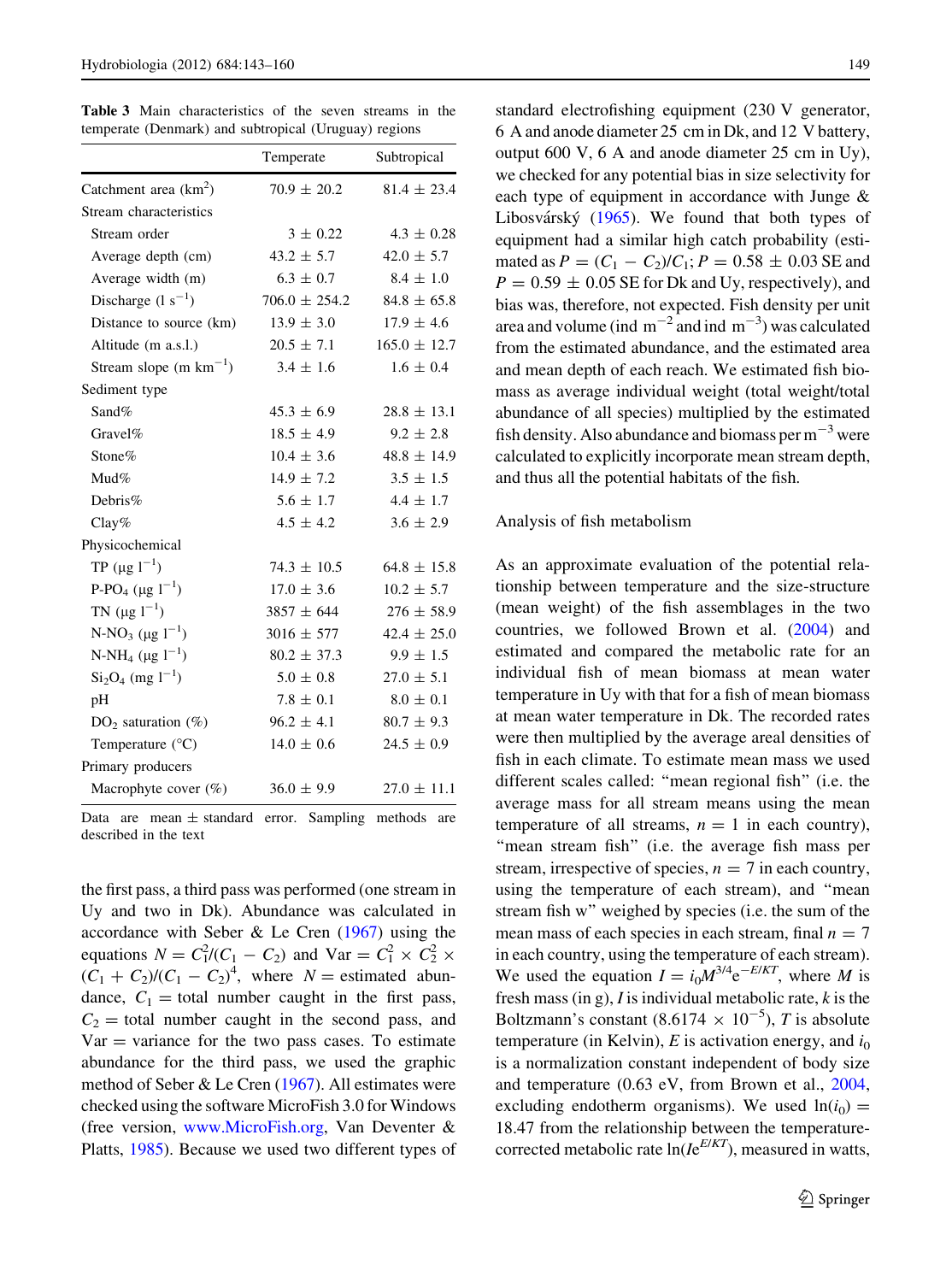and the body mass,  $ln(M)$ , measured in grams (from Fig. 1B in Brown et al., [2004\)](#page-15-0). Correction for variation in temperature is crucial when comparing locations with substantially different water temperatures (Brown et al., [2007\)](#page-15-0). In addition, we compared the global metabolic rate without temperature correction using the equation  $I = i_0 M^{3/4}$ , following Brown et al. [\(2004](#page-15-0)).

#### Statistical analysis

After standardising the variables, we used principalcomponents analysis (PCA) to summarise the variation of fish assemblages' data in both sets of streams. In this analysis we included jawed fish and lamprey species richness, mean size, abundance (per  $m^{-2}$  and  $m^{-3}$ ), and biomass (per  $m^{-2}$  and  $m^{-3}$ ).

We tested for differences in fish community structure (richness, biomass, density, mean body size and weight) and metabolic rate of the fish community between the countries by applying Student's  $t$ -test (Zar, [1999\)](#page-17-0). The data were  $log_{10}(x + 1)$ -transformed (fish species richness, total biomass, total density, mean body length, and mean individual weight) to fulfil the test requirements (normal distribution tested by use of the Shapiro–Wilks test and homoscedasticity tested by use of Levene's test). To evaluate whether the mean body size differences could be a result of different trophic groups predominating within the assemblages, we compared the mean size (SL) of trophic groups common to both climate regions (M. Masdeu et al., manuscript in preparation) with the Mann–Whitney test (M–W).

We also performed a RDA (redundancy analysis) for each country to test for relationships between fish assemblages (using the fish metrics: fish species richness, biomass, abundance, SL, and mean weight) and environmental variables (physicochemical and catchment and stream variables, listed in Table [3](#page-6-0)).

## Results

Fish assemblages in temperate and subtropical climates: general patterns

The fish assemblages, as shown by the reviewed literature, were significantly different between the two climatic regions (Tables [1,](#page-2-0) [2\)](#page-4-0). Fish species richness was significantly higher in the subtropical streams  $(14.6 \pm 1.1 \text{ SE vs. } 4.0 \pm 0.3 \text{ SE}, n = 45 \text{ and } n = 38,$ respectively, T-test  $t = 11.8$ ,  $P \lt 0.001$ . As expected, the higher densities in the subtropical streams  $(3.1 \pm 0.7 \text{ SE vs. } 1.5 \pm 0.3 \text{ SE ind m}^{-2})$ ,  $n = 42$  and  $n = 43$ , respectively, T-test  $t = 2.93$ ,  $P = 0.004$ ) were composed of smaller fish (mean individual biomass  $3.8 \pm 0.5$  SE vs.  $6.8 \pm 2.2$  SE g,  $n = 29$  and  $n = 13$ , respectively, T-test  $t = 1.65$ ,  $P = 0.110$ ) with a lower total fish biomass (7.4  $\pm$  0.8) SE vs.  $12.8 \pm 1.9$  SE g m<sup>-2</sup>,  $n = 23$  and  $n = 17$ , respectively, T-test  $t = 2.45$ ,  $P = 0.019$ ) than in temperate streams. The streams analysed did not differ in width and depth (Tables  $1, 2$  $1, 2$ ); however, few papers included data on trophic state or catchment area.

# Fish assemblages in temperate and subtropical climates: subset of streams

Our findings reflect previously published data on similar streams (in terms of mean depth and width). Our set of subtropical streams was characterised by fish assemblages with significantly higher species richness, lower biomass, higher densities, smaller body size, and lower mean weight than the temperate fish assemblages. The PCA analysis of fish biomass  $(g m<sup>-3</sup>)$ , density (ind m<sup>-3</sup>), species richness, and body size clearly separated the two climate regions (Fig. [1](#page-8-0)). We did not include abundance and biomass per  $m^{-2}$  because these variables yielded the same information as abundance and biomass per  $m^{-3}$ . Greater richness and density (positive correlation with axis 1,  $r = 0.86$  and  $r = 0.66$ , respectively) characterised the subtropical assemblages, whereas larger mean body size and biomass (negative correlation with axis 1,  $r = -0.84$ ; positive correlation with axis  $2, r = 0.83$ , respectively) characterised the temperate fish assemblages (Fig. [1](#page-8-0)).

A total of 52 fish species occurred in the Uruguayan streams (mean  $21 \pm 3$  SE) compared with only 16 species in the Danish streams (mean  $5 \pm 1$  SE, not including lamprey, of which we found two species). The most diverse streams hosted 36 fish species (Sauce) in Uruguay and 9 species (Karstoft) in Denmark. On average, fish density was 2.8 times (as ind  $m^{-2}$ ) and 3.2 times (as ind  $m^{-3}$ ) higher in the Uruguayan streams. In contrast, fish biomass was 2.2 times (as  $g m^{-2}$  and  $g m^{-3}$ ) higher, mean length 2.5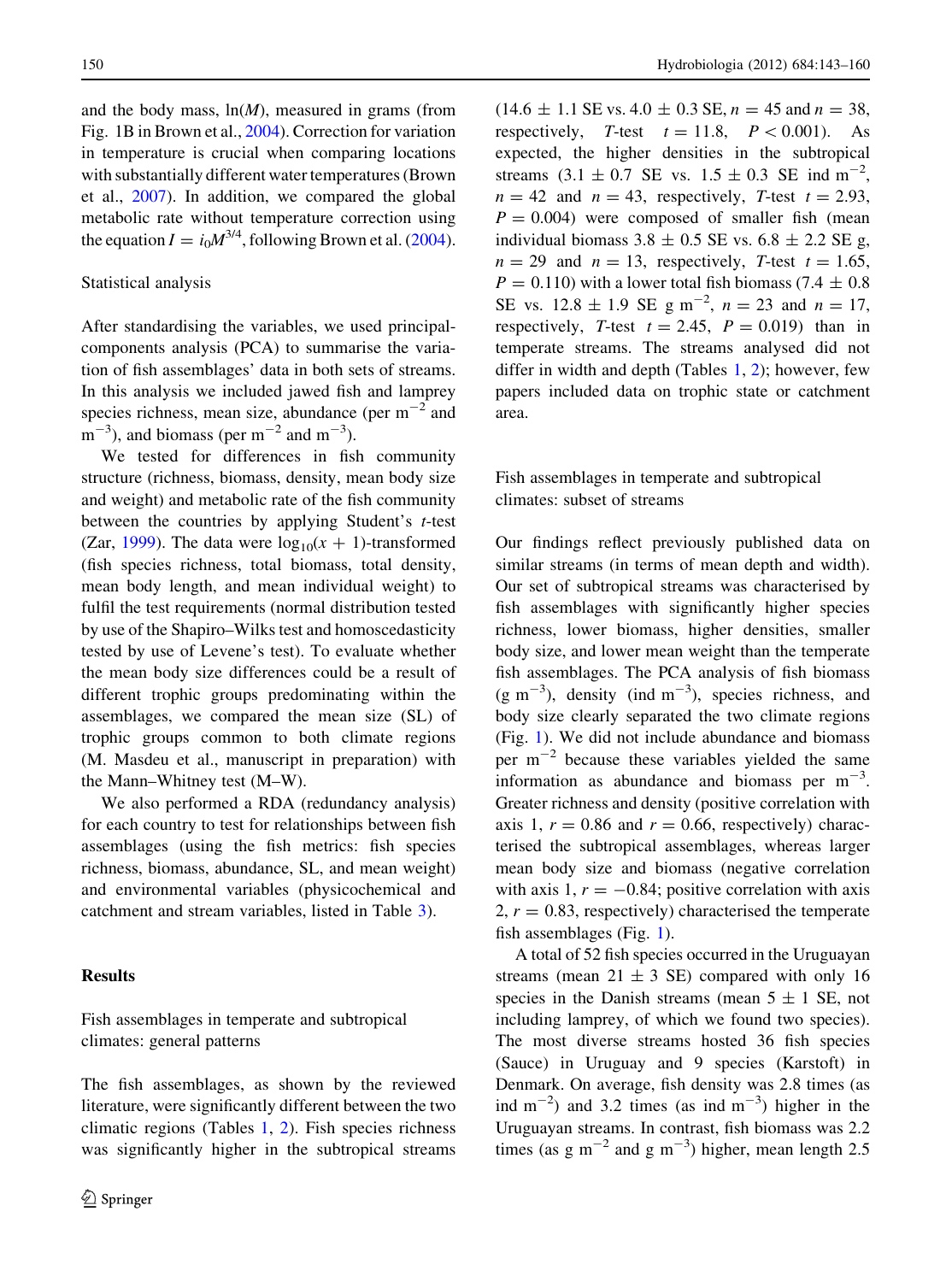<span id="page-8-0"></span>

Fig. 1 Summary of fish assemblage variation according to PCA using fish and lamprey abundance (ind  $m^{-3}$ ), biomass  $(g m<sup>-3</sup>)$ , richness (species number), and standard length (cm). Black dots represent Uruguayan and white dots Danish streams. PCA axes 1 and 2 explained 51.8% and 28.4% of total variance, respectively

times greater (as SL), and mean individual weight 9.7 times higher (Table [4](#page-9-0)) in the Danish streams.

The size distribution (whole assemblage) of fish differed markedly between the two climatic regions: 93 and 48.5% (plus 1.5% for lamprey) of all collected fish measured between 1.0 and 5.0 cm SL in Uy and Dk, respectively (Fig. [2\)](#page-10-0). The smaller mean body size of subtropical fish was also reflected in the number of species within that size range (86 and 28% of all fish species in Uy and Dk, respectively). Moreover, in Dk 48% of the individuals within this size range were Salmo trutta juveniles, which may become adult after 13 cm SL (Mortensen, [1977\)](#page-17-0). In contrast, only 4.5% of the fish between 1.0 and 5.0 cm SL in Uy will reach this body size in adulthood (i.e. *Hypostomus* spp., *Hept*apterus mustelinus, Hoplias malabaricus, Cyphocharax voga and Crenicichla spp.; Teixeira-de Mello et al., [2011\)](#page-17-0). The remaining 95.5% were juveniles or already adults of small-bodied species, measuring\5.0 cm SL. The body size range with the highest frequency of occurrence was 2.0–3.0 cm SL in Uy (66.1% of total abundance) and 4.0–5.0 cm SL (31.6% of total abundance, plus 1.4% for lamprey) in Dk (Fig. [2](#page-10-0)). The largest (piscivorous) individuals in each region were a specimen of H. malabaricus (39.0 cm SL) in Uy and of Anguilla anguilla (44.5 cm SL) in Dk.

The size pattern did not change when the two trophic groups occurring in both climatic regions were compared. The mean body size of benthi-piscivores (i.e. fish that eat both aquatic macroinvertebrates and fish) and benthivores (i.e. fish that mainly eat aquatic macroinvertebrates) was smaller in Uy than in Dk (Table [5](#page-10-0)). Together, these two trophic groups represented 12.7 and 95.1% of total abundance in Uy and Dk, respectively, the other individuals belong to trophic groups unique to one of the two regions.

Small-bodied Cyprinodontiformes, for example Cnesterodon decemmaculatus (mean abundance  $53 \pm 41$  ind  $100 \text{ m}^{-2}$ ,  $57\%$  frequency of occurrence), and Characiformes, for example Cyanocharax uruguayensis  $(50 \pm 32 \text{ ind } 100 \text{ m}^{-2}, 100\% \text{ frequency})$ , dominated the subtropical fish assemblages whereas Salmoniformes (S. trutta) significantly dominated the temperate streams  $(63 \pm 43 \text{ ind } 100 \text{ m}^{-2}, 86\% \text{ fre-}$ quency). Other fish species occurred in different abundances and frequencies in the set of temperate streams; for instance, Cottus poecilopus (Scorpaeniformes) occurred with low frequency (28.6%) but with high mean density  $(34 \pm 22 \text{ ind } 100 \text{ m}^{-2})$  and Lampetra fluviatilis (Agnatha, Petromyzontiformes) occurred in all streams with medium density  $(9 \pm 3)$ ind 100 m<sup>-2</sup>, Figs. [3](#page-11-0), [4\)](#page-12-0).

Fish assemblages and the potential effect of temperature: community metabolic rates

The global metabolic rate  $(I m^{-2})$  without temperature correction was ca. 3 times higher in Dk than in Uy (equation:  $I = i_0 M^{3/4} = 75$  in Dk and 24 in Uy, T-tests  $t = 2.61$ ,  $P = 0.02$ , for the sum of the mean mass of each species in each stream; and 85 in Dk and 30 in Uy for the average mass per stream,  $t = 2.60$ ,  $P = 0.02$ ) (Fig. [5](#page-13-0)a, b). In contrast, the temperature-corrected metabolic rate at the community level  $(I m^{-2})$  did not differ significantly between the fish communities in the two climate zones (irrespective of the different scales used to estimate the mean mass). The temperature-corrected metabolic rate from the smallerbodied and more abundant subtropical fish was similar to that of the larger-bodied but scarcer temperate fish (equation:  $I = i_0 M^{3/4} e^{-E/KT} = 0.004$  in Dk and 0.003 in Uy, T-tests  $t = 0.38$ ,  $P = 0.71$ , for the sum of the mean mass of each fish species in each stream; and 0.004 in Dk and Uy, for the average mass per stream,  $t = 0.08$ ,  $P = 0.94$ ) (Fig. [5](#page-13-0)c, d). When we used "mean regional fish" instead (i.e. the average mass of all stream means,  $n = 1$  in each country), using the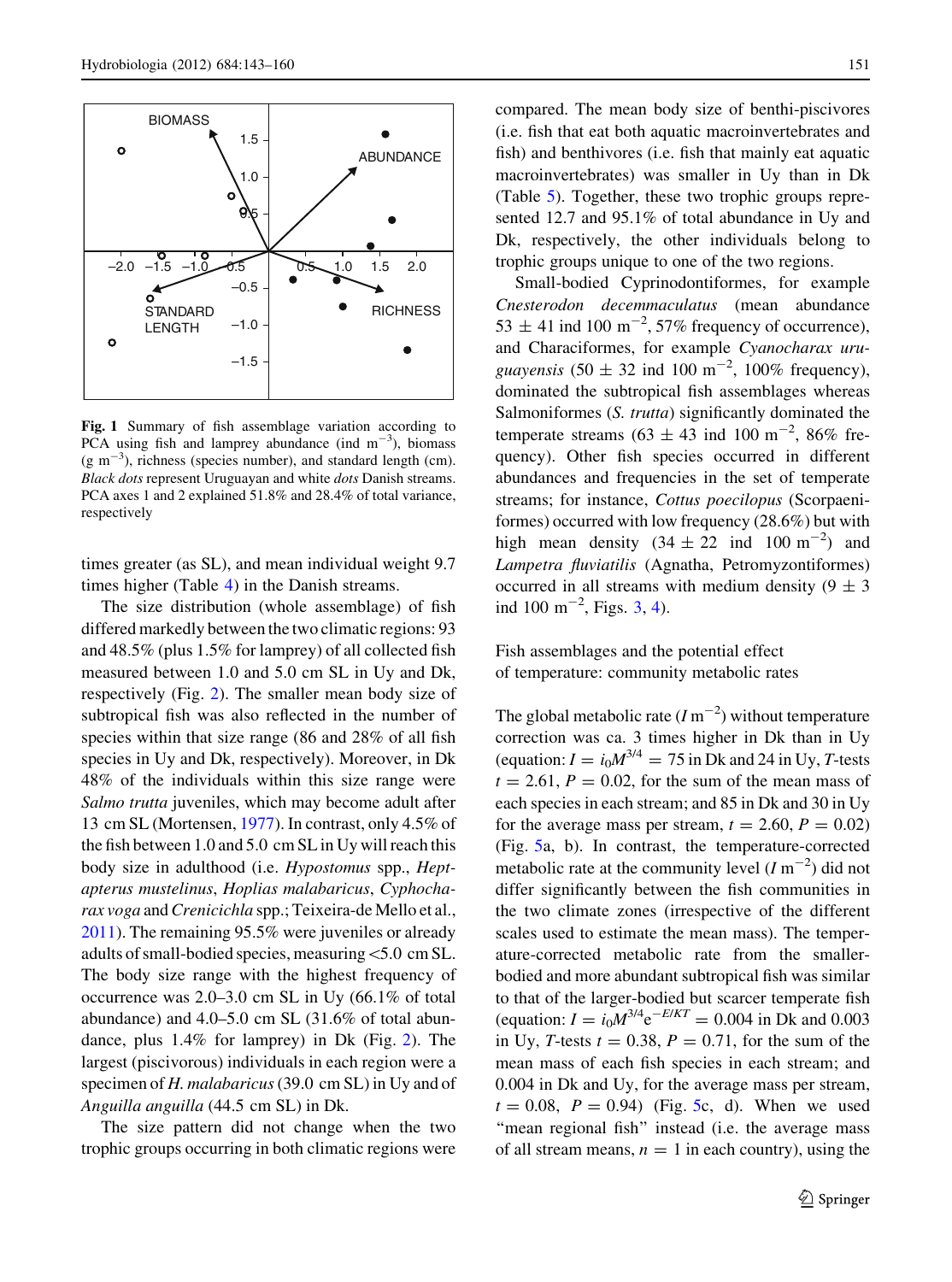| Catchment area $(km^2)$                   | $\mathbf{1}$   | $\mathfrak{2}$ | $\mathfrak{Z}$ | $\overline{4}$ | 5    | 6       | $\tau$ | Mean $\pm$ SE   | T-test after $log_{10}(x + 1)$ |
|-------------------------------------------|----------------|----------------|----------------|----------------|------|---------|--------|-----------------|--------------------------------|
| Stream order                              |                |                |                |                |      |         |        |                 |                                |
| Uy                                        | 15.0           | 35.6           | 42.0           | 55.7           | 98.7 | 137.3   | 185.3  |                 |                                |
| Dk                                        | 11.9           | 35.7           | 42.6           | 56.4           | 63.4 | 123.1   | 163.6  |                 |                                |
| Uy/Dk                                     | 2/3            | 3/4            | 3/4            | 3/4            | 3/5  | 4/5     | 3/5    |                 |                                |
| Richness (spp number)                     |                |                |                |                |      |         |        |                 |                                |
| Uy                                        | 19             | 17             | 15             | 16             | 20   | 36      | 23     | $21 \pm 3$      |                                |
| Dk                                        | $\overline{4}$ | $\overline{4}$ | 6              | 3              | 5    | 5       | 9      | $5 \pm 1.0$     | $t = 8.24, P < 0.0001$         |
| Dk                                        | 5              | 5              | $\overline{7}$ | 5              | 6    | 6       | $10\,$ | $6 \pm 1.0$     | $t = 7.97, P < 0.0001$         |
| Abundance (ind $m^{-2}$ )                 |                |                |                |                |      |         |        |                 |                                |
| Uy                                        | 3.5            | 3.3            | 0.6            | 1.0            | 1.9  | 4.4     | 0.8    | $2.2 \pm 0.5$   |                                |
| Dk                                        | 1.0            | 2.8            | 0.8            | 0.7            | 0.2  | 0.2     | 0.2    | $0.8\,\pm\,0.3$ | $t = 1.95, P = 0.049$          |
| Dk                                        | 1.3            | 2.9            | 0.9            | $0.8\,$        | 0.2  | 0.2     | 0.3    | $0.9\,\pm\,0.3$ | $t = 1.95, P = 0.075$          |
| Abundance (ind $m^{-3}$ )                 |                |                |                |                |      |         |        |                 |                                |
| Uy                                        | 10.5           | 6.4            | 1.6            | 1.4            | 4.6  | 11.9    | 3.4    | $5.7 \pm 1.5$   |                                |
| Dk                                        | 2.9            | 5.5            | 1.4            | 1.3            | 0.6  | $0.8\,$ | 0.4    | $1.8 \pm 0.7$   | $t = 2.49, P = 0.028$          |
| Dk                                        | 3.7            | 5.7            | 1.5            | 1.4            | 0.6  | 0.9     | 0.7    | $2.1\,\pm\,0.7$ | $t = 2.24, P = 0.045$          |
| Biomass (g m <sup><math>-2</math></sup> ) |                |                |                |                |      |         |        |                 |                                |
| Uy                                        | 2.7            | 4.8            | 0.7            | 6.4            | 2.9  | 16.0    | 1.0    | $4.9\,\pm\,1.8$ |                                |
| Dk                                        | 13.6           | 10.1           | 10.4           | 24.9           | 9.1  | 6.0     | 2.3    | $10.9 \pm 2.7$  | $t = 2.14, P = 0.054$          |
| Dk                                        | 14.3           | 11.6           | 10.7           | 25.6           | 9.4  | 6.3     | 2.3    | $11.5 \pm 2.6$  | $t = 2.24, P = 0.045$          |
| Biomass (g m <sup><math>-3</math></sup> ) |                |                |                |                |      |         |        |                 |                                |
| Uy                                        | 8.2            | 9.2            | 1.8            | 9.2            | 7.1  | 43.5    | 4.4    | $11.9 \pm 5.0$  |                                |
| Dk                                        | 38.4           | 19.8           | 17.8           | 42.9           | 29.0 | 33.0    | 4.6    | $26.5 \pm 5.0$  | $t = 2.28, P = 0.041$          |
| Dk                                        | 40.5           | 22.9           | 18.3           | 44.2           | 29.9 | 34.6    | 4.7    | $27.9 \pm 4.8$  | $t = 2.38, P = 0.034$          |
| Mean ind SL (cm)                          |                |                |                |                |      |         |        |                 |                                |
| Uy                                        | $2.5\,$        | 3.6            | 2.8            | 3.5            | 3.9  | 3.7     | 3.7    | $3.4 \pm 1.4$   |                                |
| Dk                                        | 7.0            | 4.9            | 3.9            | 8.7            | 14.3 | 11.8    | 5.8    | $8.2 \pm 1.4$   | $t = 4.15, P < 0.0010$         |
| Dk                                        | 7.2            | 4.9            | 4.6            | 8.8            | 15.0 | 11.0    | 7.1    | $8.5 \pm 2.6$   | $t = 4.91, P < 0.0010$         |
| Mean ind $W$ (g)                          |                |                |                |                |      |         |        |                 |                                |
| Uy                                        | $0.8\,$        | 1.5            | 1.2            | 6.6            | 1.5  | 3.7     | 1.3    | $2.4 \pm 0.8$   |                                |
| Dk                                        | 13.0           | 3.6            | 13.2           | 34.1           | 47.1 | 39.4    | 12.0   | $23.2 \pm 6.3$  | $t = 5.00, P < 0.0010$         |
| Dk                                        | 10.9           | 4.0            | 12.2           | 31.7           | 46.3 | 36.9    | 6.8    | $21.3 \pm 6.3$  | $t = 4.58, P < 0.0010$         |

<span id="page-9-0"></span>Table 4 Characteristics of the fish assemblages for an increasing catchment area: 1 (Sopas, Guden), 2 (Cañada del Paso, Linderborg), 3 (Cañada Honda, Gryde), 4 (California, Åkær), 5

(Tacuarembó Chico, Borre), 6 (Sauce, Lyngbygaards), 7 (Carpintería, Karstoft), showing Uy and Dk streams in that order

The Dk data represent the fish community plus lamprey. Mean and SE, = standard error for the seven streams. The statistical results of the  $T$ -tests (Uy:Dk, and Uy: $Dk$ ) are also shown

mean temperature of all streams, the values of community metabolism were also similar:  $Dk = 0.008$ and Uy = 0.009 community  $I m^{-2}$ .

## Dependence on environmental factors

RDA analysis revealed no significant relationships  $(P > 0.05)$  between fish metrics (species richness,

 $\circled{2}$  Springer

biomass, abundance, SL, and mean weight) and potentially explanatory environmental variables (Table [3](#page-6-0)) in either Uy or Dk. In both climates, streams with a more dense riparian forest (i.e. Uy: Carpintería and Tacuarembó Chico, and Dk: Karstoft, Lyngbygaards and Borre) tended to have lower fish abundances (ind  $m^{-2}$ ) and ind  $m^{-3}$ ) and biomass (g  $m^{-2}$  and g  $m^{-3}$ ) and greater mean fish SL (Table [6](#page-14-0)) compared with streams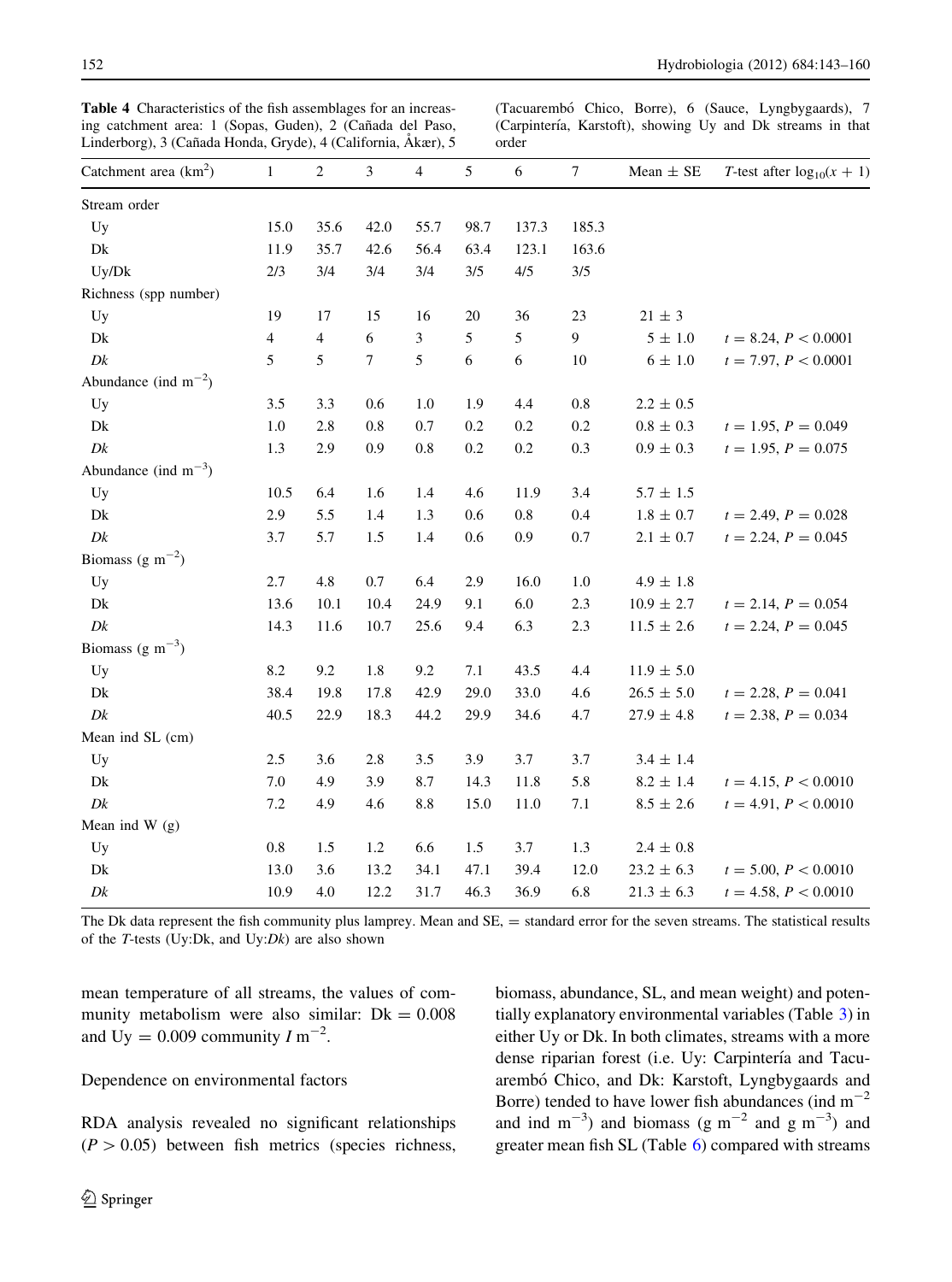<span id="page-10-0"></span>Fig. 2 Mean standard length frequency and standard error of the fish assemblages in the subtropical (Uy,  $n = 5,069$ individuals) and temperate streams (Dk,  $n = 2,697$ ). This figure does not include lamprey, Lampetra  $fluxi<sub>ij</sub> = 254, SL$  $8.8 \pm 0.5$  cm, range 2.6–16.4 cm, and Petromyzon marinus,  $n = 1$ , SL 65 cm



| <b>Table 5</b> Mean relative |
|------------------------------|
| abundance $(\%)$ and body    |
| size for both trophic groups |
| that appeared in both        |
| climate zones, and mean      |
| size differences between     |
| locations                    |

|                    | Mean relative<br>abundance $\pm$ SE | Size $\pm$ SE (range)      | M-W test             |
|--------------------|-------------------------------------|----------------------------|----------------------|
| Benthi-piscivores  |                                     |                            |                      |
| Uy                 | $2.7 \pm 0.54$                      | $8.4 \pm 0.73$ (2.4–39.0)  | $U = 2.0, P = 0.004$ |
| Dk                 | $8.6 \pm 4.1$                       | $20.7 \pm 1.07$ (7.8–94.6) |                      |
| <b>Benthivores</b> |                                     |                            |                      |
| Uy                 | $14.0 \pm 3.99$                     | $4.2 \pm 0.12$ (1.0–20.8)  | $U = 13.5, P = 0.15$ |
| Dk                 | $76.7 \pm 13.31$                    | $6.8 \pm 0.11$ (0.6–26.7)  |                      |

M–W Mann–Whitney test

with medium and low forest densities (not tested statistically because of the low number of streams in each category). We found no other indication of a relationship between riparian forest density and the main fish assemblage characteristics.

## Discussion

In the reviewed data we identified general patterns for fish communities in lowland streams in temperate and subtropical regions, including clearly different species richness, density, biomass and mean body size (Tables [1](#page-2-0), [2\)](#page-4-0). The consistency in the patterns among the two climate regions suggests that potential confounding effects of different productivity or catchment and system areas in the data set used are unlikely. Results were also highly consistent for the subset of streams (Uruguay and Denmark) selected to evaluate possible mechanisms explaining the general patterns, confirming our two sets of streams were representative of these climatic regions. We did not find significant effects of local environmental characteristics on fish assemblages (Table [3](#page-6-0)) within climatic regions, as may be expected when the range of variation is narrow (Jackson et al., [2001\)](#page-16-0). This narrow range of environmental variation was chosen in the selection of the subset of 14 streams to facilitate detection of a potential temperature signal. Selection of the streams was based on a rigorous search in both countries (Uy and Dk), where we succeeded in obtaining a set with similar characteristics (i.e. TP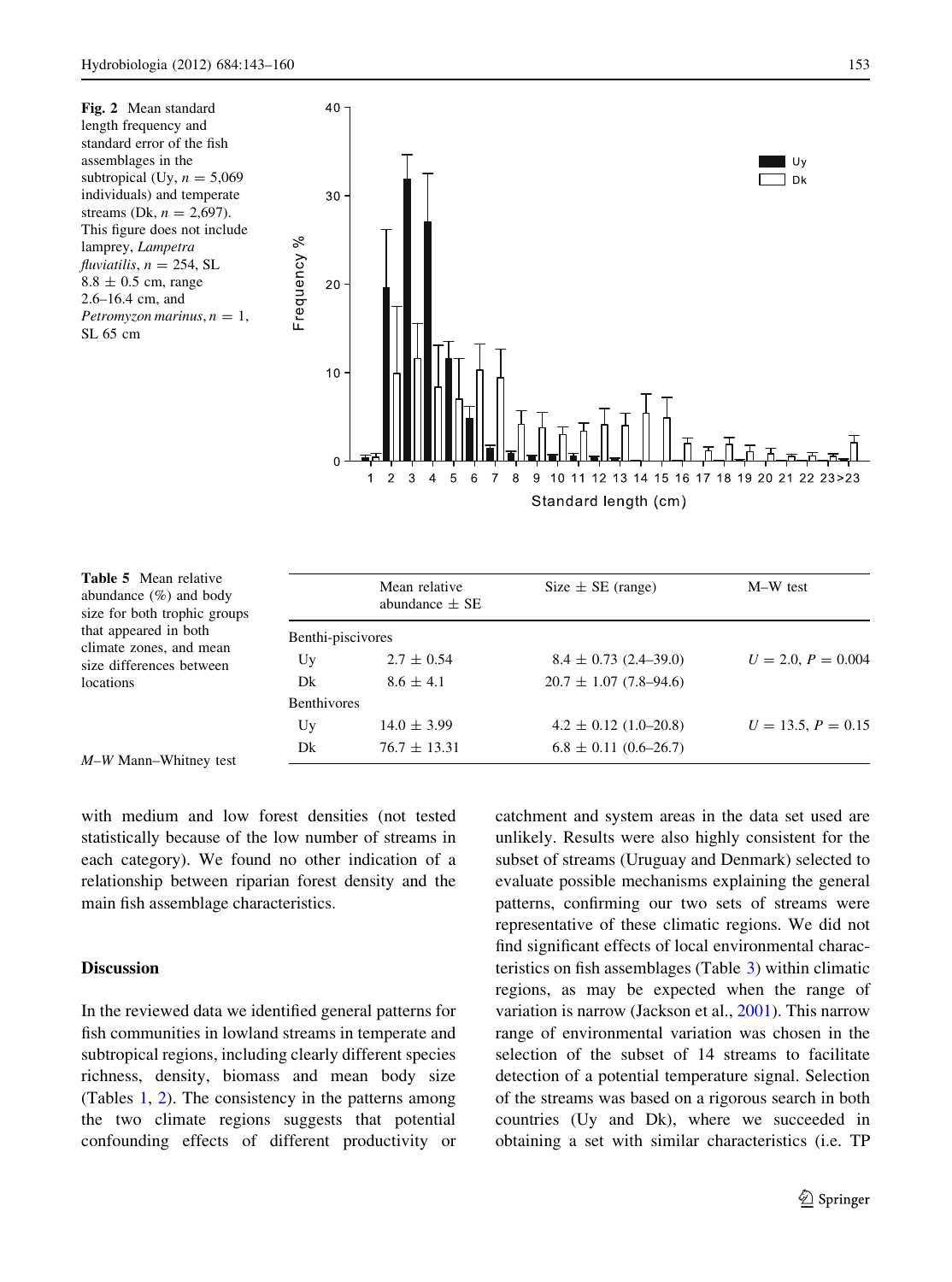<span id="page-11-0"></span>

Fig. 3 Mean body size of each fish species (cm, standard length  $\pm$  1 SE) (left) and mean density (ind 100 m<sup>-2</sup>  $\pm$  1 SE) (right) in the subtropical streams in order of decreasing density. Mean density values are the average densities in those streams

where the particular fish species occurred (number of streams given in parentheses, over a total of 7). The authors who named the fish species are shown in Appendix I (Supplementary material)

concentration, width, depth, catchment area, slope, and riparian forest). However, two environmental variables, discharge and nitrogen concentrations, could not be matched between the two countries. Therefore, the trends in fish assemblages could potentially be the result of such differences, either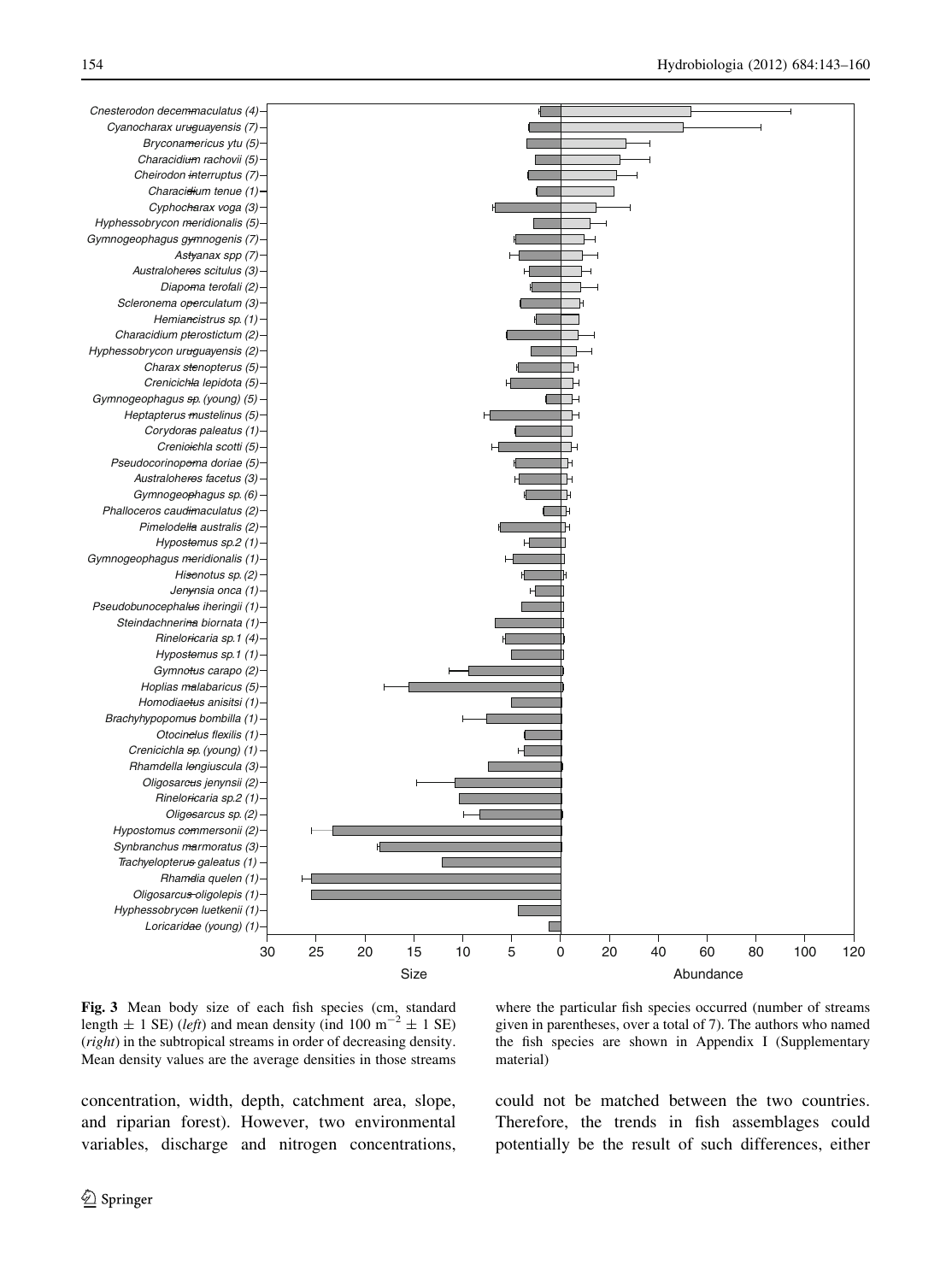<span id="page-12-0"></span>

Fig. 4 Mean body size of each fish species (standard length  $\pm$  1 SE) (*left*) and mean density (ind 100 m<sup>-2</sup>  $\pm$  1 SE) (right) in the temperate streams, in order of decreasing density. Mean density values are the average densities in those streams

alone or in interaction with climatic factors. To further elucidate the role of differences in discharge we singled out a set of four Dk streams from the Danish Monitoring programme with environmental variables similar to those of the other streams analysed, but with a discharge as low as in the Uy streams (E. Kristensen, unpublished data; discharge estimated as the mean for 31 days in July). Although their range of discharge was 10–100 times lower than for the other Dk streams  $(41.9 \pm 19.8 \text{ kg}^{-1} \text{ vs. } 706 \pm 254 \text{ kg}^{-1}$ —average for the seven selected Dk streams), values for the mean size of fish were similar (11.7  $\pm$  1.9 cm vs. an average of 8.5  $\pm$  2.6 cm) and for fish density (0.5  $\pm$  0.1 ind m<sup>-2</sup> vs. an average of  $0.9 \pm 0.3$  ind m<sup>-2</sup>). These data support the notion that community characteristics (i.e. mean body size and abundance) are not affected by discharge, and we should not expect smaller and more abundant fish even if flow decreases in temperate streams. We further selected data from a set of 6 Uy streams comparable in size, depth, and width with the Uruguayan streams in our study, but with TN levels (from intensive agriculture in the catchment in a suburban zone, referred to as UY) similar to those of Dk streams (TN UY: mean  $3819 \pm 736$  SE µg NT  $1^{-1}$ , versus Dk:  $3857 \pm 644$  SE µg NT  $1^{-1}$ ) (Teixeira-de Mello, unpublished data). These UY streams, with TN levels  $> 10$  times higher than our Uy streams, contained even smaller fish (UY: 2.9  $\pm$  0.4, Uy: 3.4  $\pm$  0.2 versus Dk: 8.5  $\pm$  1.4 cm) in higher abundances (*UY*:

where the particular fish species occurred (number of streams given in parenthesis, over a total of 7). Please note that the size scale differs from that of Fig. [3.](#page-11-0) The authors who named the fish species are shown in Appendix I (Supplementary material)

 $3.2 \pm 1.9$ , Uy:  $2.2 \pm 0.6$  vs. Dk:  $0.95 \pm 0.4$  ind m<sup>-2</sup>), and a higher biomass, but lower than in temperate streams (UY:  $8.2 \pm 2.2$ , Uy:  $4.9 \pm 2.0$  vs. Dk:  $11.5 \pm 2.8$  g m<sup>-2</sup>). This comparison supports the general trends found in the extensive literature review of climate regions and the detailed comparison of a subset of selected streams in the two countries, and differences in discharge and TN are not very important to the observed difference between the two climate regions.

The differences may potentially be ascribed to biogeographical processes operating on large scales. Fish species richness often decreases with increasing latitude (Hillebrand, [2004](#page-16-0)). This hypothesis is further supported by the fact that Southern Brazil, Uruguay, and northern Argentina are particularly rich in species (Vari & Malabarba, [1998;](#page-17-0) Abell et al., [2008](#page-15-0)) and by the fact that the northern European freshwater fish fauna was almost eliminated by successive glaciations between 11,500 and 10,000 years ago (Andersen & Borns, [1994](#page-15-0)). The total number of fish species in these countries includes 41 in Denmark (fiskeatlas.dk) and approximately 220 in Uruguay (Teixeira-de Mello et al., [2011](#page-17-0)). However, these important differences between species richness did not lead to a sampling effect in the pool of species collected in each country, because, in our subset of streams, the mean fish species richness in each country represented a similar proportion of the total number of fish species (9.5 and 12.2%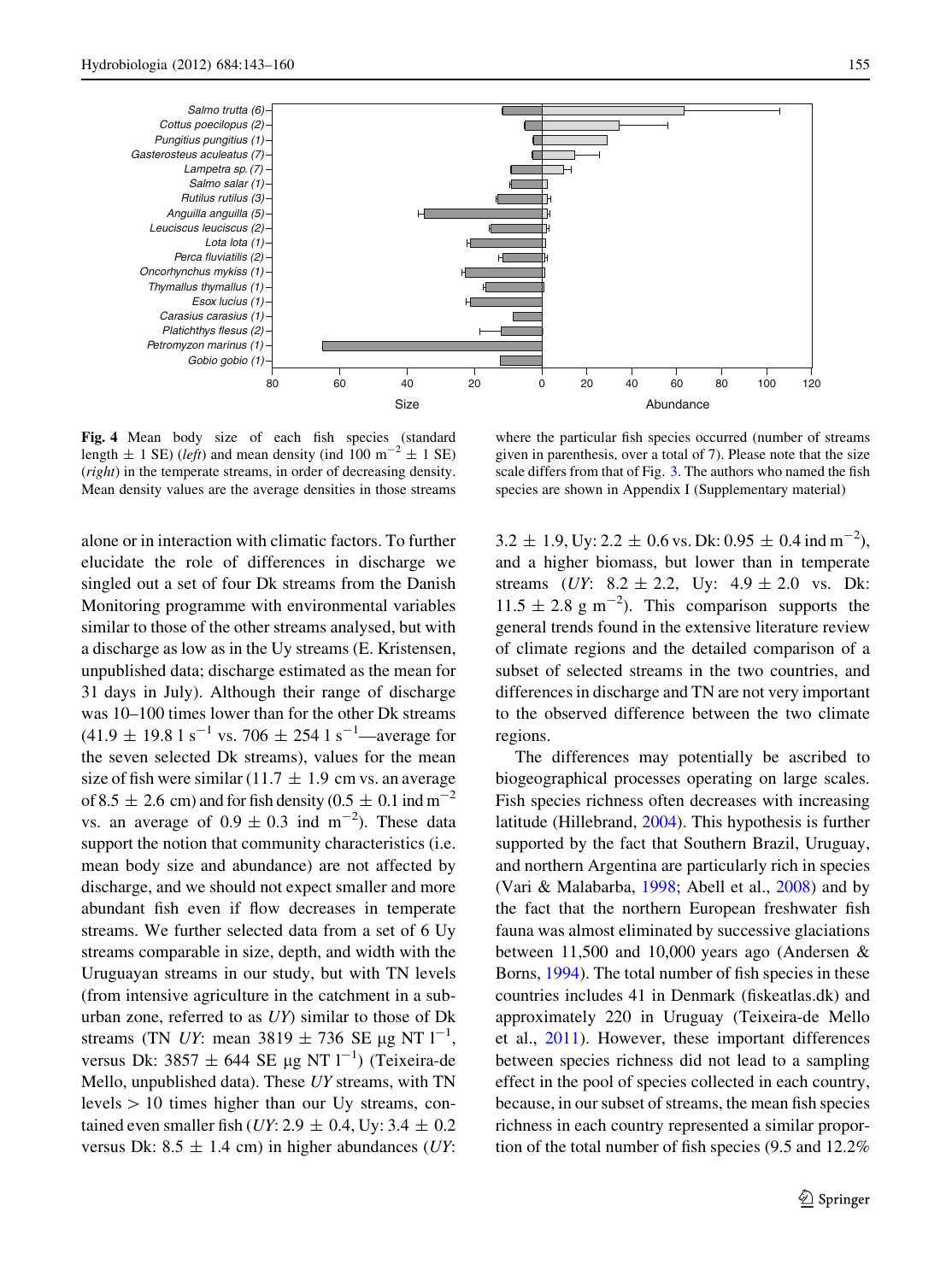<span id="page-13-0"></span>Fig. 5 Metabolic rate  $I = i_0 M^{3/4}$ : a "mean stream fish'' (i.e. the average mass per stream,  $n = 7$  in each country), b ''mean stream fish w'' weighted by species (i.e. the sum of the mean mass of each species in each stream, final  $n = 7$  in each country). Temperaturecorrected metabolic rate  $I = i_0 M^{3/4} e^{-E/KT}$ , c "mean stream fish'' (i.e. the average mass per stream,  $n = 7$  in each country), d ''mean stream fish w'' weighted by species (i.e. the sum of the mean mass of each species in each stream, final  $n = 7$ in each country). See text for calculations



in Uruguay and Denmark, respectively). In contrast, several characteristics of the structure of the fish assemblages might be attributed to direct and indirect effects of the contrasting ambient temperature. Although debatable, the effect of temperature on metabolic rates of ectotherms could also affect species richness in ecological times (Allen et al., [2002](#page-15-0)). Higher temperature, by increasing metabolic rates, may lead to higher rates of speciation, thus contributing to explaining the latitudinal gradient in biodiversity (Allen et al., [2006\)](#page-15-0), not least for freshwater fish (González-Bergonzoni et al., accepted for publication).

The mean body size of freshwater fishes increases with latitude (Winemiller & Rose, [1992](#page-17-0); Griffiths, [2006;](#page-16-0) Meerhoff et al., accepted for publication), which is in accordance with several theoretical predictions, including the Bergman' rule, that predicts that animal mean size decreases at lower latitude (Bergmann, [1847;](#page-15-0) Blackburn et al., [1999\)](#page-15-0), and the ''temperature– size rule'', according to which ectothermic individuals growing at higher temperatures reach smaller body sizes (Kingsolver & Huey, [2008;](#page-16-0) Forster et al., [2011](#page-16-0)). The pattern for fish is partly because larger-bodied migratory species occur more frequently at high latitudes in the northern hemisphere (Griffiths, [2006\)](#page-16-0). On the other hand, most community structure attributes of the contrasting patterns could, at least partly, be explained by proximate ecological factors, for example trophic structure, disturbance intensity, and ambient temperature. The smaller mean size and the higher frequency of small-bodied individuals in the subtropical streams were a consequence of the occurrence of many small species, rather than juveniles, in all trophic groups. The different mean body size of fishes between the two countries was not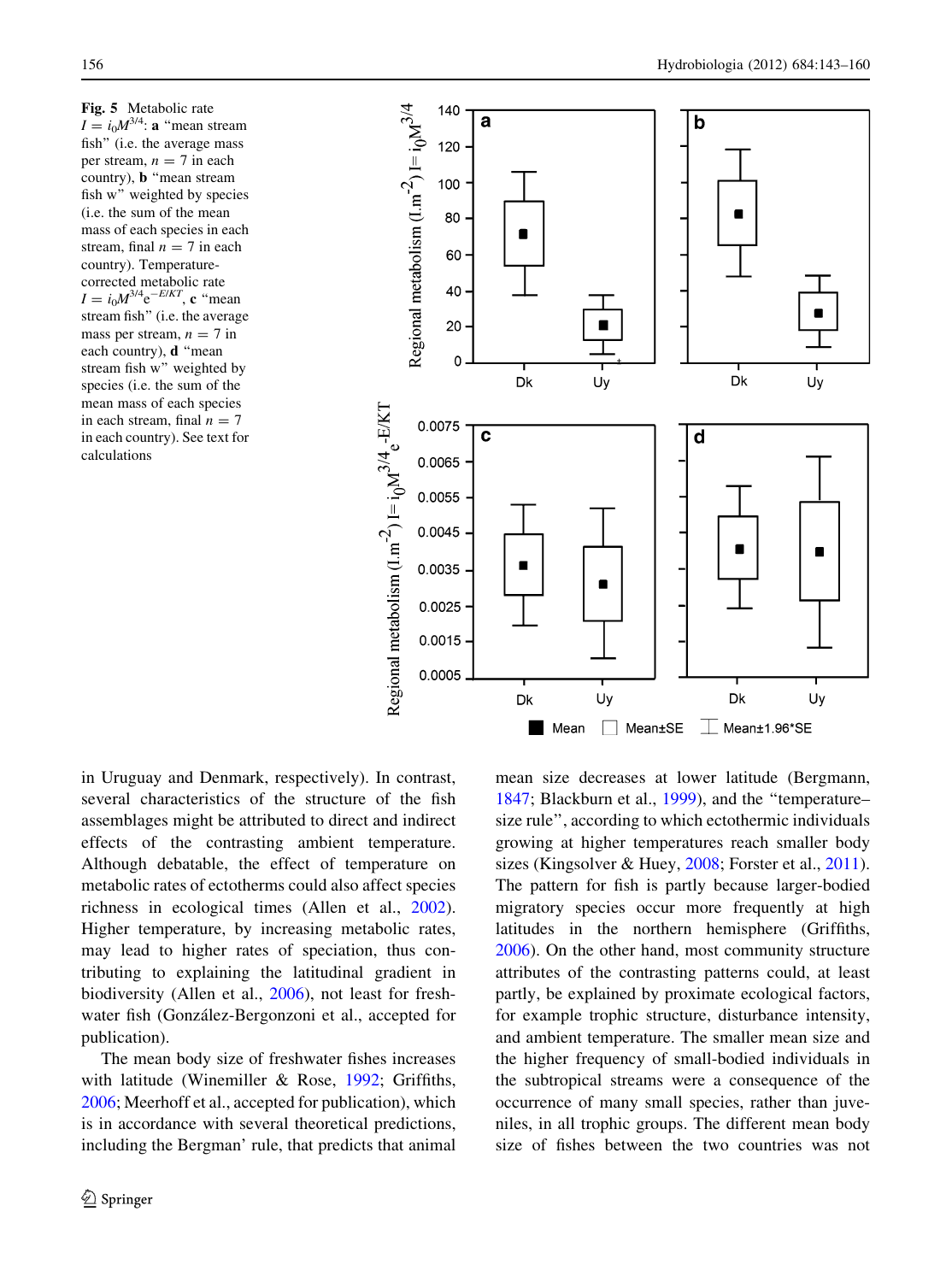<span id="page-14-0"></span>

| <b>Table 6</b> Fish assemblage<br>characteristics (abundance,                      |                                           | High forest               | Medium forest    | Low forest        |  |  |  |  |  |  |
|------------------------------------------------------------------------------------|-------------------------------------------|---------------------------|------------------|-------------------|--|--|--|--|--|--|
| biomass, standard length;<br>mean $\pm$ SE) relative to<br>riparian forest density |                                           | Abundance (ind $m^{-2}$ ) |                  |                   |  |  |  |  |  |  |
|                                                                                    | Uy                                        | $1.34 \pm 0.55$           | $2.13 \pm 1.16$  | $2.81 \pm 1.14$   |  |  |  |  |  |  |
|                                                                                    | Dk                                        | $0.18 \pm 0.01$           | $1.92 \pm 0.88$  | $0.76 \pm 0.03$   |  |  |  |  |  |  |
|                                                                                    | Dk                                        | $0.24 \pm 0.05$           | $2.12 \pm 0.80$  | $0.84 \pm 0.03$   |  |  |  |  |  |  |
|                                                                                    | Abundance (ind $m^{-3}$ )                 |                           |                  |                   |  |  |  |  |  |  |
|                                                                                    | Uy                                        | $3.99 \pm 0.59$           | $3.88 \pm 2.49$  | $7.97 \pm 3.22$   |  |  |  |  |  |  |
|                                                                                    | Dk                                        | $0.61 \pm 0.13$           | $4.23 \pm 1.29$  | $1.31 \pm 0.05$   |  |  |  |  |  |  |
|                                                                                    | Dk                                        | $0.76 \pm 0.09$           | $4.74 \pm 1.01$  | $1.44 \pm 0.05$   |  |  |  |  |  |  |
|                                                                                    | Biomass (g m <sup><math>-2</math></sup> ) |                           |                  |                   |  |  |  |  |  |  |
|                                                                                    | Uy                                        | $1.98 \pm 0.94$           | $5.59 \pm 0.82$  | $6.47 \pm 4.82$   |  |  |  |  |  |  |
|                                                                                    | Dk                                        | $5.81 \pm 1.96$           | $11.81 \pm 1.76$ | $17.65 \pm 7.24$  |  |  |  |  |  |  |
|                                                                                    | Dk                                        | $6.01 \pm 2.03$           | $12.99 \pm 1.35$ | $18.13 \pm 7.48$  |  |  |  |  |  |  |
|                                                                                    | Biomass (g m <sup><math>-3</math></sup> ) |                           |                  |                   |  |  |  |  |  |  |
|                                                                                    | Uy                                        | $5.77 \pm 1.32$           | $9.21 \pm 0.04$  | $17.82 \pm 12.97$ |  |  |  |  |  |  |
|                                                                                    | Dk                                        | $22.19 \pm 8.87$          | $29.10 \pm 9.28$ | $30.39 \pm 12.55$ |  |  |  |  |  |  |
|                                                                                    | Dk                                        | $23.04 \pm 9.29$          | $31.75 \pm 8.80$ | $31.22 \pm 12.97$ |  |  |  |  |  |  |
|                                                                                    | Mean SL (cm)                              |                           |                  |                   |  |  |  |  |  |  |
| The Dk data represent the<br>fish community plus                                   | Uy                                        | $3.80 \pm 0.10$           | $3.55 \pm 0.05$  | $3.00 \pm 0.36$   |  |  |  |  |  |  |
| lamprey. See text for the                                                          | Dk                                        | $10.63 \pm 2.52$          | $5.98 \pm 1.04$  | $6.30 \pm 2.40$   |  |  |  |  |  |  |
| names of the streams<br>included in each category                                  | Dk                                        | $13.00 \pm 2.00$          | $6.05 \pm 1.15$  | $6.70 \pm 2.10$   |  |  |  |  |  |  |

because of predominance of different trophic groups in each climatic zone, because the same size structure pattern (i.e. smaller mean body size in the subtropics) occurred also for the few trophic groups that occurred in both climate zones.

The observed size–structure difference could also be the result of different disturbance intensity, for example potentially higher frequency of floods in the subtropics, leading to higher density of smaller body sizes (i.e. r-strategists, Poff & Ward, [1989](#page-17-0); Schlosser, [1990,](#page-17-0) but see Spranza & Stanley, [2000](#page-17-0) and Becker et al., [2008](#page-15-0), for no effects of flood regime on fish size distribution). Similarly, comparisons of fish communities in lakes (Teixeira-de Mello et al., [2009](#page-17-0)) and streams (this study) reveal consistent regional patterns, despite the low disturbance nature of lakes and the high disturbance nature of streams: in both cases temperate fishes are ca. twice as large as subtropical fishes (Dk lakes  $3.3 \pm 0.11$ , Dk streams  $8.2 \pm 1.4$ , Uy lakes  $1.8 \pm 0.007$ , Uy streams  $3.4 \pm 1.4$ , SL in cm  $\pm$  SE, lake data are given by Teixeira-de Mello et al., [2009](#page-17-0)).

However, Daufresne et al. ([2009\)](#page-16-0), using long-term surveys, experimental data, and published results, proposed that a reduction in mean body size is a universal ecological response of aquatic communities to climate warming. The Energy Equivalence Rule (Damuth, [1981](#page-16-0), [2007](#page-16-0); Nee et al., [1991\)](#page-17-0) states that in a given area, the total energy used by a population is determined by the metabolic cost of each of its individuals multiplied by their density, and, thus, population densities per unit area should be inversely related to individual body size, as found also for fish (Randall et al., [1995](#page-17-0)), and confirmed in our study, in which higher population densities of small fishes occurred in warm streams. Higher temperatures cause an increase in the individual energy demand and enhanced metabolism and excretion (Blackburn et al., [1999;](#page-15-0) Gillooly et al., [2001;](#page-16-0) Vanni, [2002](#page-17-0)), thus promoting a decrease in individual body size in a given area (Brown et al., [2007](#page-15-0)). Other environmental factors (e.g. the possible effects of water current, Facey & Grossman, [1990\)](#page-16-0) may also affect the rates of metabolism. However, in our subset of streams, the temperature-corrected community metabolism of the more abundant and small-bodied fishes in the subtropical systems was equal to that of the larger but less abundant fishes of the temperate systems. These estimates of community metabolism provide empirical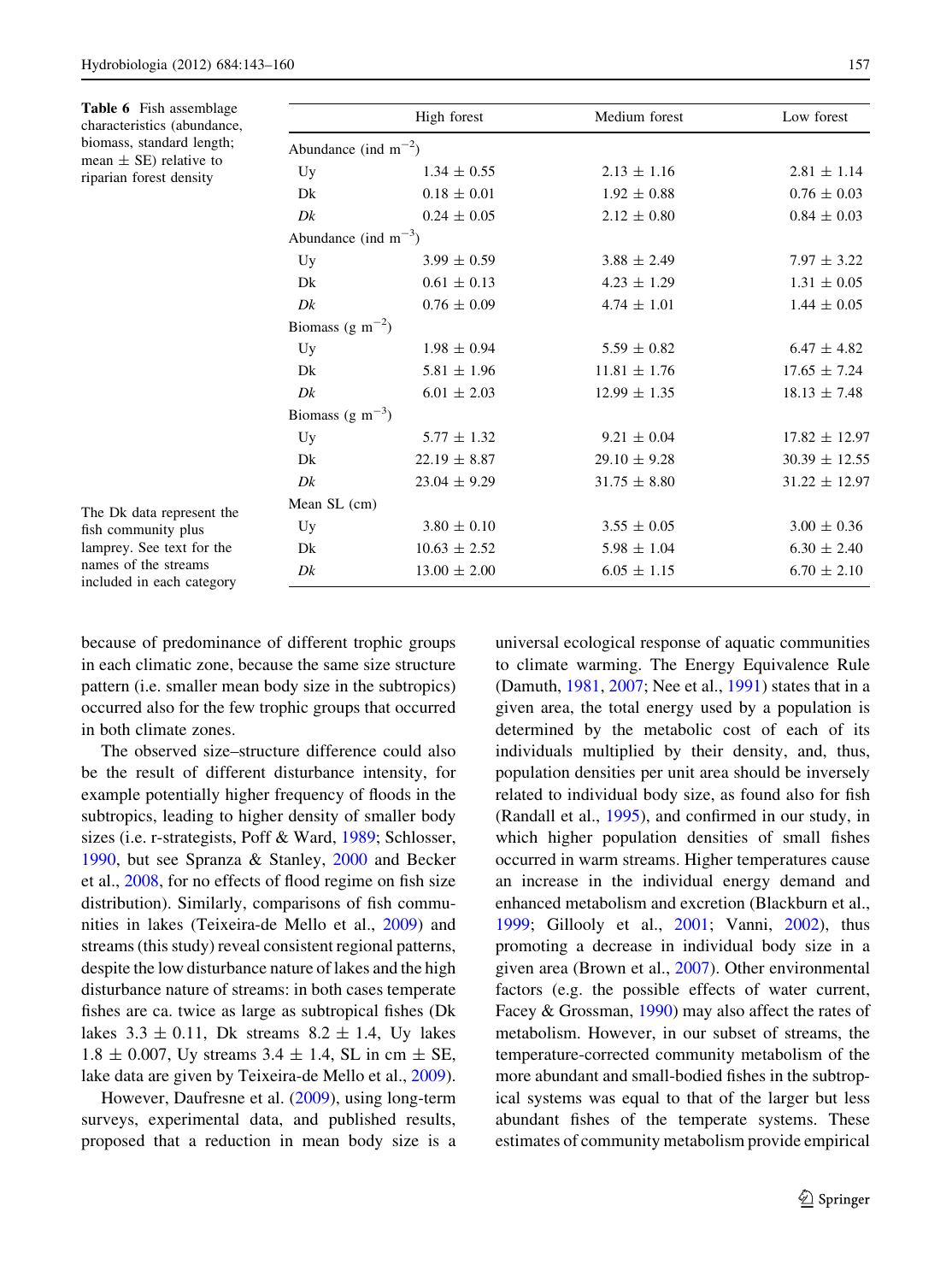<span id="page-15-0"></span>support of the predictions by the Metabolic Theory of Ecology (Brown et al., 2004 and references therein), thus further suggesting an important effect of temperature on the size structure of fish communities in streams.

Considering that rates of respiration and excretion increase 1.5 to 2.5-fold for every  $10^{\circ}$ C temperature rise (Vanni, [2002\)](#page-17-0), we might expect that more energy is needed in subtropical than in temperate streams to sustain the same fish biomass. This may explain the lower biomass in the subtropics than in temperate streams in our Denmark–Uruguay study, and in the global cross-stream comparison (Tables [2,](#page-4-0) [3\)](#page-6-0). However, other temperature-related processes may also affect the size distribution and, thus, biomass in the two climate regions, for example the potentially enhanced competition in the subtropics, because higher mean temperature and warmer winters lead to more frequent reproduction (Goyenola et al., [2011\)](#page-16-0) with longer reproduction periods (e.g. spring to summer, Silva et al., [2003\)](#page-17-0).

Identical general patterns have been described for shallow lakes (Meerhoff et al., [2007](#page-16-0); Teixeira-de Mello et al., [2009;](#page-17-0) Jeppesen et al., [2010;](#page-16-0) Meerhoff et al., accepted for publication), and the significance of climate and, particularly, temperature as important as drivers of fish community structure thus seems greater than the different natures of the ecosystems (i.e. lotic and lentic). Used with caution, because of the potential action of confounding factors such as biogeographical effects in this kind of comparative studies (Woodward et al., [2010\)](#page-17-0), our findings might contribute to understanding of the potential effects of warming on fish communities and stream functioning.

Acknowledgments We are grateful to Anne Mette Poulsen for manuscript editing and Juana Jacobsen for graphical assistance. We deeply acknowledge the field assistance of César Fagúndez and Tito Olivera, the laboratory assistance of Soledad García, Soledad Marroni, Juan Pablo Pacheco, and Mariana Vianna, the logistic support and generosity of the Teixeira-de Mello family and the landowners and land workers in "Republic" of Tacuarembó, Uruguay, and the comments of Matías Arim. FTM, MM, and NM received support from the SNI (Agencia Nacional de Investigación e Innovación, ANII, Uruguay). FTM is supported by a PhD scholarship from the SNB (ANII, Uruguay) and PEDECIBA, and MM by ANII-FCE (2009-2749) and the national award L'Oréal-UNESCO for Women in Science Uruguay (with support of DICyT). In Denmark, support was provided by EU EUROLIMPACS and EU REFRESH, the Research Council for Nature and Universe (272-08-0406), the STF project CRES, and FNU (16-7745).

This paper received the Harald Sioli Prize award at the XIII Brazilian Congress of Limnology 2011 (Natal, Brazil).

#### References

- Abell, R., M. L. Thieme, C. Revenga, M. Bryer, M. Kottelat, N. Bogutskaya, B. Coad, N. Mandrak, S. C. Balderas, W. Bussing, M. L. J. Stiassny, P. Skelton, G. R. Allen, P. Unmack, A. Naseka, R. Ng, N. Sindorf, J. Robertson, E. Armijo, J. V. Higgins, T. J. Heibel, E. Wikramanayake, D. Olson, H. L. López, R. E. Reis, J. G. Lundberg, M. H. P. Sabaj & P. Petry, 2008. Freshwater ecoregions of the world: a new map of biogeographic units for freshwater biodiversity conservation. BioScience 58: 403–414.
- Agostinho, A. A. & T. Penczak, 1995. Populations and production of fish in two small tributaries of the Paraná River, Paraná, Brazil. Hydrobiologia 312: 153-166.
- Allan, J. D., 1995. Stream Ecology: Structure and Function of Running Waters. Chapman & Hall, New York.
- Allen, A. P., J. H. Brown & J. F. Gillooly, 2002. Global biodiversity, biochemical kinetics, and the energetic-equivalence rule. Science 297: 1545–1548.
- Allen, A. P., J. F. Gillooly, V. M. Savage & J. H. Brown, 2006. Kinetic effects of temperature on rates of genetic divergence and speciation. Proceedings of the National Academy of Sciences of the United States of America 103: 9130–9135.
- Almirón, A. E., M. L. García, R. C. Menni, L. C. Protoginio & L. C. Solari, 2000. Fish ecology of a seasonal lowland stream in temperate South America. Marine and Freshwater Research 51: 265–274.
- Andersen, B. G. & H. W. Borns, 1994. The Ice Age World. Scandinavian University Press, Oslo.
- APHA., 1985. Standard Methods for the Examination of Water and Wastewater. APHA-AWWA-WPCF, Washington.
- Atkinson, D., 1994. Temperature and organism size a biological law for ectotherms. Advances in Ecological Research 25: 1–58.
- Atkinson, D., B. J. Ciotti & D. J. S. Montagnes, 2003. Protists decrease in size linearly with temperature: ca. 2.5%  $^{\circ}C^{-1}$ . Proceedings of the Royal Society of London Series B-Biological Sciences 270: 2605–2611.
- Becker, F. G., S. de Carvalho & S. M. Hartz, 2008. Life-history of the South American darter, Characidium pterostictum (Crenuchidae): evidence for small scale spatial variation in a piedmont stream. Neotropical Ichthyology 6: 591–598.
- Bergmann, C., 1847. Uber die Verhältnisse der Wärmeökonomie der Tiere zu ihrer Grösse. Gottinger Studien 1: 595–708.
- Blackburn, T. M., K. J. Gaston & N. Lorder, 1999. Geographic gradients in body size: a clarification of Bergmann's rule. Diversity and Distributions 5: 165–174.
- Brown, J. H., J. F. Gilloly, A. P. Allen, V. M. Savage & G. B. West, 2004. Toward a metabolic theory of ecology. Ecology 85: 1771–1789.
- Brown, J. H., A. P. Allen & J. F. Gilloly, 2007. The metabolic theory of ecology and the role of body size in marine and freshwater ecosystems. In Hildrew, A., D. Rafaelli &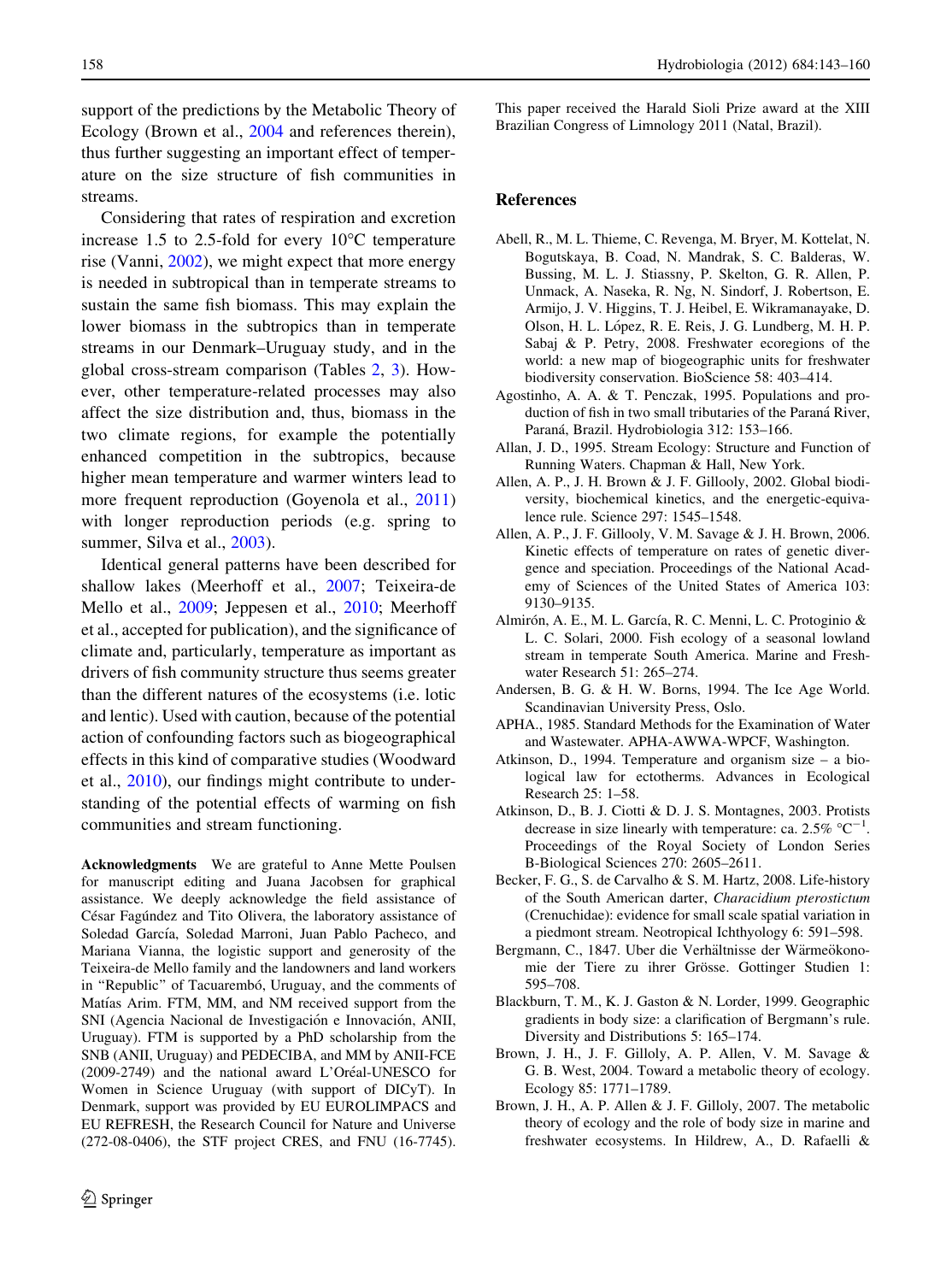<span id="page-16-0"></span>R. Edmons-Brown (eds), Body Size: The Structure and Function of Aquatic Ecosystems. Cambridge University Press, Cambridge: 1–15.

- da Silva Abes, S. S. & A. A. Agostinho, 2001. Spatial patterns in fish distributions and structure of the ichthyocenosis in the Água Nanci stream, upper Paraná River basin, Brazil. Hydrobiologia 445: 217–227.
- Damuth, J., 1981. Population density and body size in mammals. Nature 290: 699–700.
- Damuth, J., 2007. A macroevolutionary explanation of energy equivalence in the scaling of body size and population density. American Naturalist 169: 621–631.
- Daufresne, M. & P. Boët, 2007. Climate change impacts on structure and diversity of fish communities in rivers. Global Change Biology 13: 2467–2478.
- Daufresne, M., K. Lengfellner & U. Sommer, 2009. Global warming benefits the small in aquatic ecosystems. Proceedings of the National Academy of Sciences of the United States of America 106: 12788–12793.
- Diepernik, C. 2003. Fisk og naturkvalitet i vandløb. Water-Frame, Ry: 57 pp (in Danish).
- Eichbaum-Esteves, K. & J. Lobón-Cerviá, 2001. Composition and trophic structure of a fish community of a clear water Atlantic rainforest stream in southeastern Brazil. Environmental Biology of Fishes 62: 429–440.
- Facey, D. E. & G. D. Grossman, 1990. The metabolic cost of maintaining position for four North American stream fishes: effects of season and velocity. Physiological Zoology 63: 757–776.
- Fernandez, E. M., R. A. Ferriz, C. A. Bentos & G. R. López, 2008. Icthyofauna of two streams in the high basin of the Samborombón River, Buenos Aires province, Argentina. Revista del Museo Argentino de Ciencias Naturales 10: 147–154.
- Ferreira, K. M., 2007. Biology and ecomorphology of stream fishes from the rio Mogi-Guaçu basin, Southeastern Brazil. Neotropical Ichthyology 5: 311–326.
- Forster, J., A. G. Hirst & D. Atkinson, 2011. How do organisms change size with changing temperature? The importance of reproductive method and ontogenetic timing. Functional Ecology 25: 1024–1031.
- Friberg, N., A. Baattrup-Pedersen, M. Lauge Pedersen & J. Skriver, 2005. The new Danish stream monitoring programme (NOVANA) preparing monitoring activities for the water framework directive era. Environmental Monitoring and Assessment 111: 2–42.
- Gillooly, J. F. & S. I. Dodson, 2000. Latitudinal patterns in the size distribution and seasonal dynamics of new world, freshwater cladocerans. Limnology and Oceanography 45: 22–30.
- Gillooly, J. F., J. H. Brown, G. B. West, V. M. Savage & E. L. Charnov, 2001. Effects of size and temperature on metabolic rate. Science 293: 2248–2251.
- González-Bergonzoni, I., M. Meerhoff, T. A. Davidson, F. Teixeira-de Mello, A. Baattrup-Pedersen & E. Jeppesen. Meta-analysis shows a consistent and strong latitudinal pattern in fish omnivory across ecosystems. Ecosystems (accepted)
- Gordon, N. D., T. A. McMahon & B. L. Finlayson, 1992. Stream Hydrology: An Introduction for Ecologists. John Wiley & Sons Ltd., Chichester, England.
- Goyenola, G., C. Iglesias, N. Mazzeo & E. Jeppesen, 2011. Analysis of the reproductive strategy of Jenynsia multidentata (Cyprinodontiformes, Anablepidae) with focus on sexual differences in growth, size, and abundance. Hydrobiologia 673: 245–257.
- Griffiths, D., 2006. Pattern and process in the ecological biogeography of European freshwater fish. Journal of Animal Ecology 75: 734–751.
- Griffiths, D., 2011. Body size distributions in North American freshwater fish: large-scale factors. Global Ecology and Biogeography doi:[10.1111/j.1466-8238.2011.00680.x](http://dx.doi.org/10.1111/j.1466-8238.2011.00680.x).
- Hillebrand, H., 2004. On the generality of the latitudinal diversity gradient. American Naturalist 163: 192–211.
- Jackson, D. A., P. R. Peres-Neto & J. D. Olden, 2001. What controls who is where in freshwater fish communities – the roles of biotic, abiotic, and spatial factors. Canadian Journal of Fisheries and Aquatic Sciences 58: 157– 170.
- Jeppesen, E., M. Meerhoff, K. Holmgren, I. González-Bergonzoni, F. Teixeira-de Mello, S. A. J. Declerck, L. De Meester, M. Søndergaard, T. L. Lauridsen, R. Bjerring, J. M. Conde-Porcuna, N. Mazzeo, C. Iglesias, M. Reizenstein, H. J. Malmquist, Z. W. Liu, D. Balayla & X. Lazzaro, 2010. Impacts of climate warming on lake fish community structure and potential ecosystem effects. Hydrobiologia 646: 73–90.
- Junge, C. O. & J. Libosvárský, 1965. Effects of size selectivity on population estimates based on successive removals with electrical fishing gear. Zoologické Listy 14: 171–178.
- Kingsolver, J. G. & R. B. Huey, 2008. Size, temperature, and fitness: three rules. Evolutionary Ecology Research 10: 251–268.
- Mahon, R. & E. K. Balon, 1985. Fish production in warm water streams in Poland and Ontario. Canadian Journal of Fisheries and Aquatic Sciences 42: 1211–1215.
- Mazzoni, R. & J. Lobón-Cerviá, 2000. Longitudinal structure, density and production rates of a neotropical stream fish assemblage: the river Ubatiba to the Serra do Mar, southeast Brazil. Ecography 23: 588–602.
- McKee, D., D. Atkinson, S. Collings, J. Eaton, I. Harvey, T. Heyes, K. Hatton, D. Wilson & B. Moss, 2002. Macrozooplankter responses to simulated climate warming in experimental freshwater microcosms. Freshwater Biology 47: 1557–1570.
- McNab, B. K., 1999. On the comparative ecological and evolutionary significance of total and mass-specific rates of metabolism. Physiological and Biochemical Zoology 72: 642–644.
- Meerhoff, M., J. M. Clemente, F. Teixeira-de Mello, C. Iglesias, A. R. Pedersen & E. Jeppesen, 2007. Can warm climaterelated structure of littoral predator assemblies weaken clear water state in shallow lakes? Global Change Biology 13: 1888–1897.
- Meerhoff, M., F. Teixeira-de Mello, C. Kruk, C. Alonso, I. González-Bergonzoni, J. P. Pacheco, M. Arim, M. Beklioğlu, S. Brucet, G. Goyenola, C. Iglesias, G. Lacerot, N. Mazzeo, S. Kosten, & E. Jeppesen. Environmental warming in shallow lakes: a review of effects on community structure as evidenced from space-for-time substitution approach. Advances in Ecological Research (accepted).